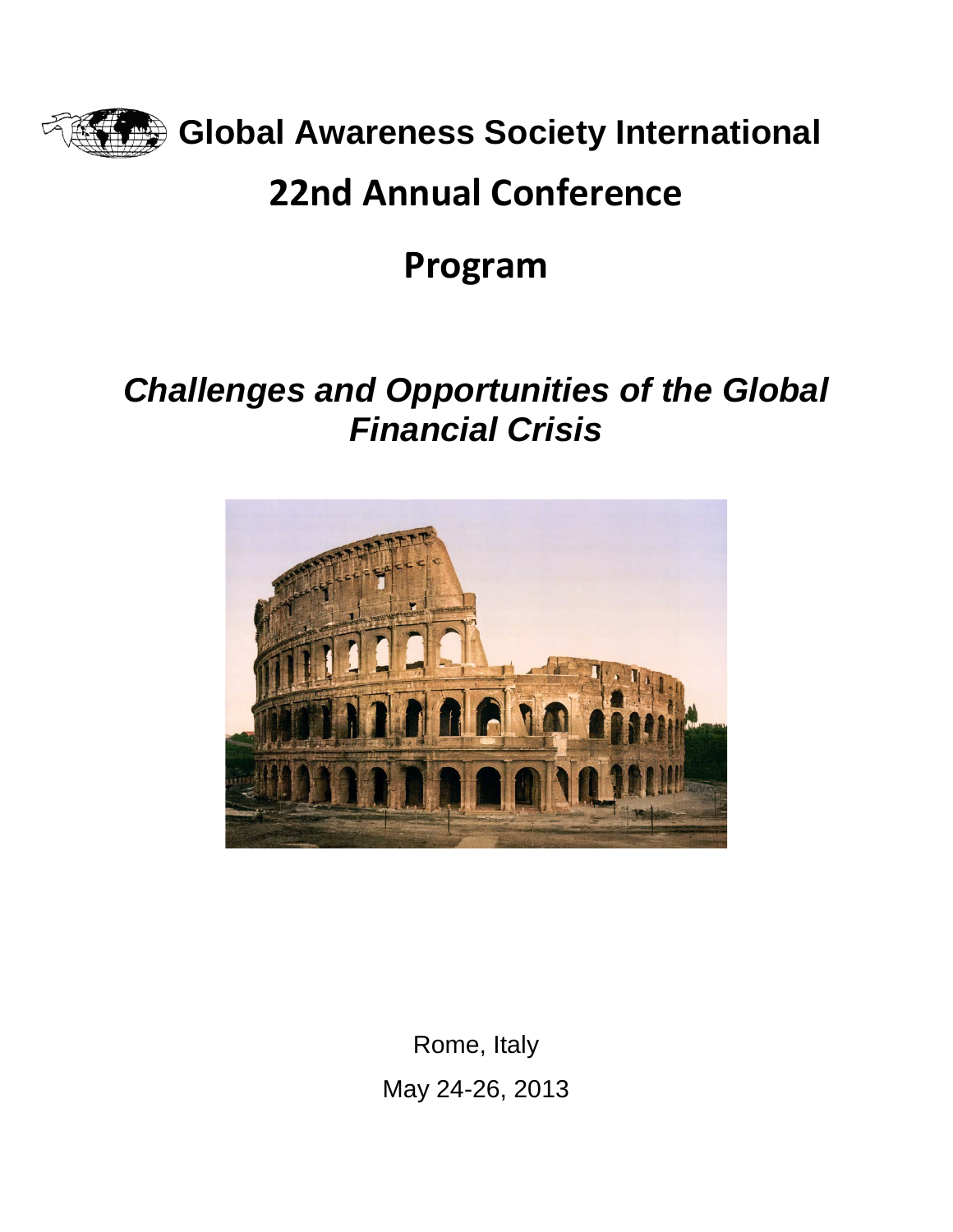

The Global Awareness Society International, Inc. is a non-profit organization composed of people and organizations of various backgrounds that recognize that the world is no longer made up of independent nations and cultures. This technological induced change affects everyone. We, as an organization, wish to explore the exciting potential that globalization of the world's cultures and societies presents to each and every one of us as citizens of this planet. Established in 1991, our membership includes both academic and non-academic based professionals and individuals from various organizations and nations including the United States.

## **Purposes of the Global Awareness Society International**

- To promote awareness of the diversity of cultures within our global community.
- To enhance our understanding of the political, economic, social, demographic, technological, and environmental issues among members of the global community.
- To increase sensitivity to issues related to rapid globalization.
- To develop a mutual support network of scholars, professionals, interested people and organizations.
- To provide multiple forums for the exchange of research, knowledge, and expertise on people oriented issues related to globalization.
- To help people recognize the diversity and interdependence of the globe's peoples and the process of globalization.
- To develop and expand the number of national or regional Global Awareness Societies under the direction of the G.A.S.I. to pursue our common goals.

## **Proceedings**

The *Proceedings* of the 22<sup>th</sup> Annual Conference will be assembled and published online. All participants in the May 2013 Rome conference may submit papers to Dr. James Pomfret of Bloomsburg University by email to gasi@bloomu.edu. Formatting requirements are given at the end of this program.

## **Contact Information**

Global Awareness Society International, 400 East Second Street, Bloomsburg University, Bloomsburg, PA 17815, Voice: 570-389-5177, Fax: 570-389-3599, Email: [G.A.S.I.@bloom.edu](mailto:GASI@bloom.edu) or changshubroh@aol.com. Global Awareness Society International, Inc. is a 501-c-3 non-profit corporation under the guidelines of the U.S. Internal Revenue Service.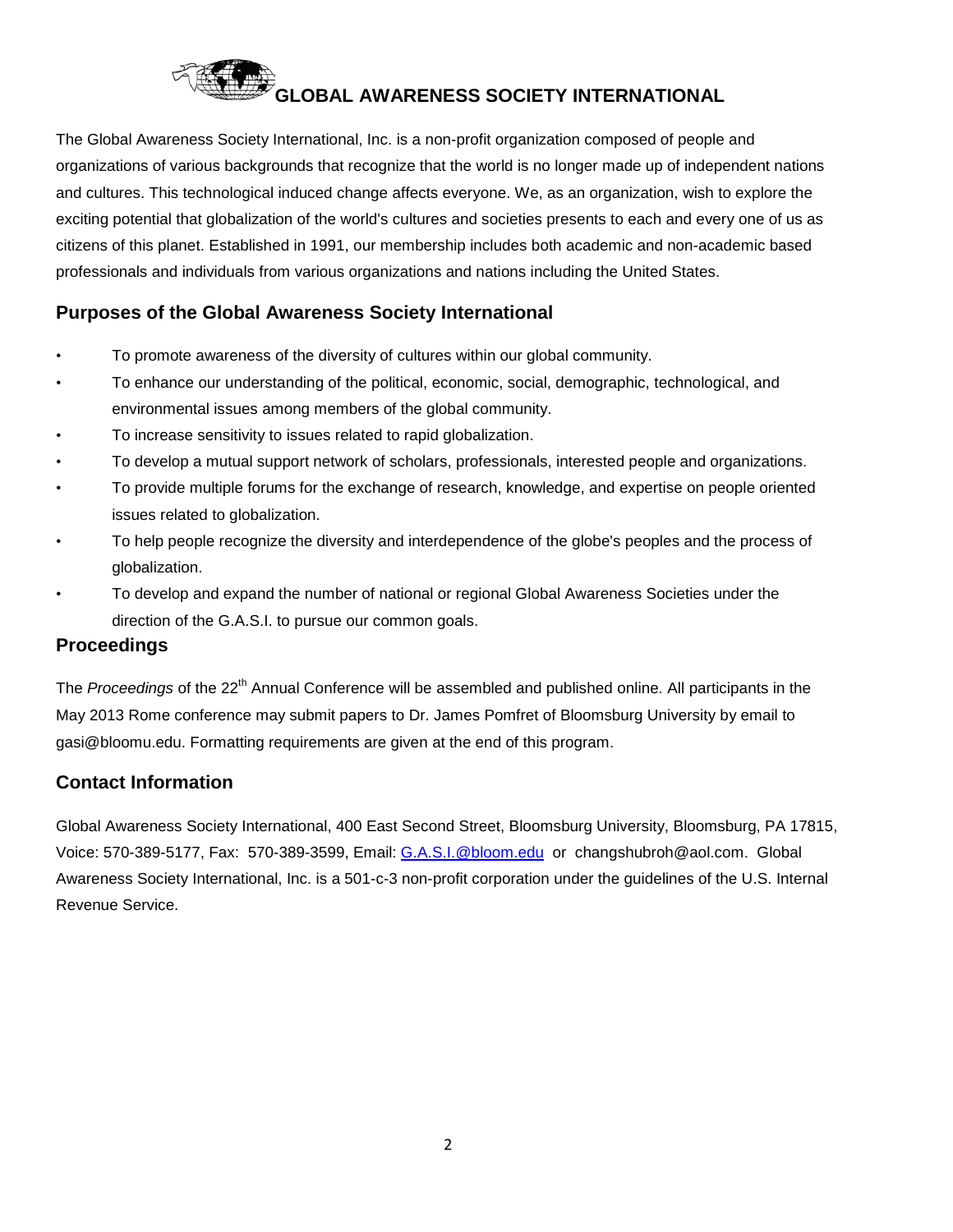# **Global Awareness Society International Officers**

| <b>Founder and Board Chair</b> |  |
|--------------------------------|--|
|--------------------------------|--|

Dr. Chang Shub Roh

Bloomsburg University

| <b>Past President</b>        | President                      | <b>President Elect</b>       |
|------------------------------|--------------------------------|------------------------------|
| Dr. George Agbango           | Dr. Jay Nathan                 | Dr. Geoffrey Palmer          |
| <b>Bloomsburg University</b> | St. John's University          | <b>Bloomsburg University</b> |
| Treasurer                    | Secretary                      | <b>Executive Director</b>    |
| Deidre Huber                 | <b>Hiram Martinez</b>          | Dr. James C. Pomfret         |
| <b>Bloomsburg University</b> | <b>Millersville University</b> | <b>Bloomsburg University</b> |

| <b>GLOBAL AWARENESS SOCIETY INTERNATIONAL CONFERENCE</b><br><b>COMMITTEE</b> |                       |                              |
|------------------------------------------------------------------------------|-----------------------|------------------------------|
| Dr. James C. Pomfret                                                         | Dr. Jay Nathan        | Dr. Geoffrey Palmer          |
|                                                                              | G.A.S.I. President    | Program Chair                |
| <b>Vice Board Chair</b><br><b>Bloomsburg University</b>                      | St. John's University | <b>Bloomsburg University</b> |
| Dr. Frank P. Le Veness                                                       | Dr. Basilio Monteiro  |                              |
| St. John's University-<br>Rome                                               | St. John's University |                              |

| Plan Ahead for 2014    |
|------------------------|
| 23rd Annual Conference |
| <b>Jamaica</b>         |
| May 22-26, 2014        |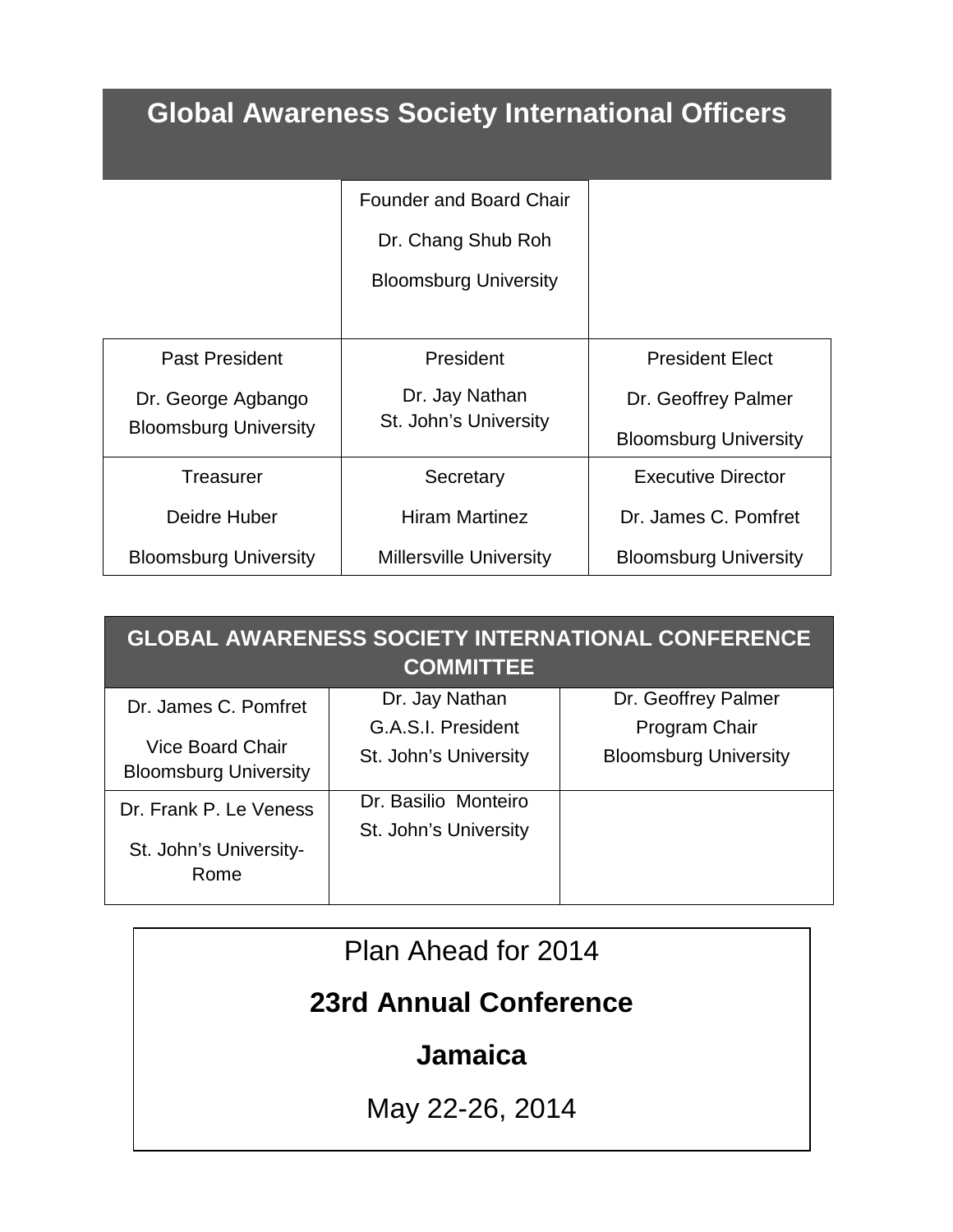## Message from the President of the Global Awareness Society International



Jay Nathan St. John's University

#### Greetings!

It is hard to believe that our 22<sup>nd</sup> Annual Conference has arrived, in one of the celebrated cities of Europe. It was, at our Puerto Rico Conference in 2011, that we decided to hold 2013 international conference, at the St. John's University's Rome Campus. I am glad that we made that decision! Here we are making history in the Eternal City, with the blessings of the new Pope Francis.

Our Global Awareness Mission continues: "*We acknowledge that globalization has made possible what was once merely a vision: the peoples of our world unite together under the roof of one global village; despite increasing interdependence, conflicts continue to blemish the landscape of our planet. We believe that a vital step toward achieving peace, harmony, and cooperation among diverse peoples is to promote mutual understanding and appreciation for one another. The Global Awareness Society International, Inc. strives to turn a global vision into a global reality."*

There are several people I want to acknowledge for their unwavering support and assistance for making this conference possible in Rome. Special thanks to Dean Victoria L. Shoaf, of the Peter J. Tobin College of Business, and to St. John's University President, Rev. Donald J. Harrington, C.M. without whose support this conference would have been impossible. Also to Matthew Pucciarelli, associate vicepresident of global studies, and to Massimiliano Tomassini, assistant vice-president of Rome Campus, St. John's University whose local help in Rome has been indispensable.

To all of you, global scholars and professionals from around the world, on behalf of the Global Awareness Society International, my warmest congratulations for sharing global vision and my sincere heartfelt welcome to the 22<sup>nd</sup> Global Awareness Conference.



We want to extend special thanks to Adria Congrex and Anna Lisa Fuligni for their efforts in making conference activities and post conference activities run smoothly.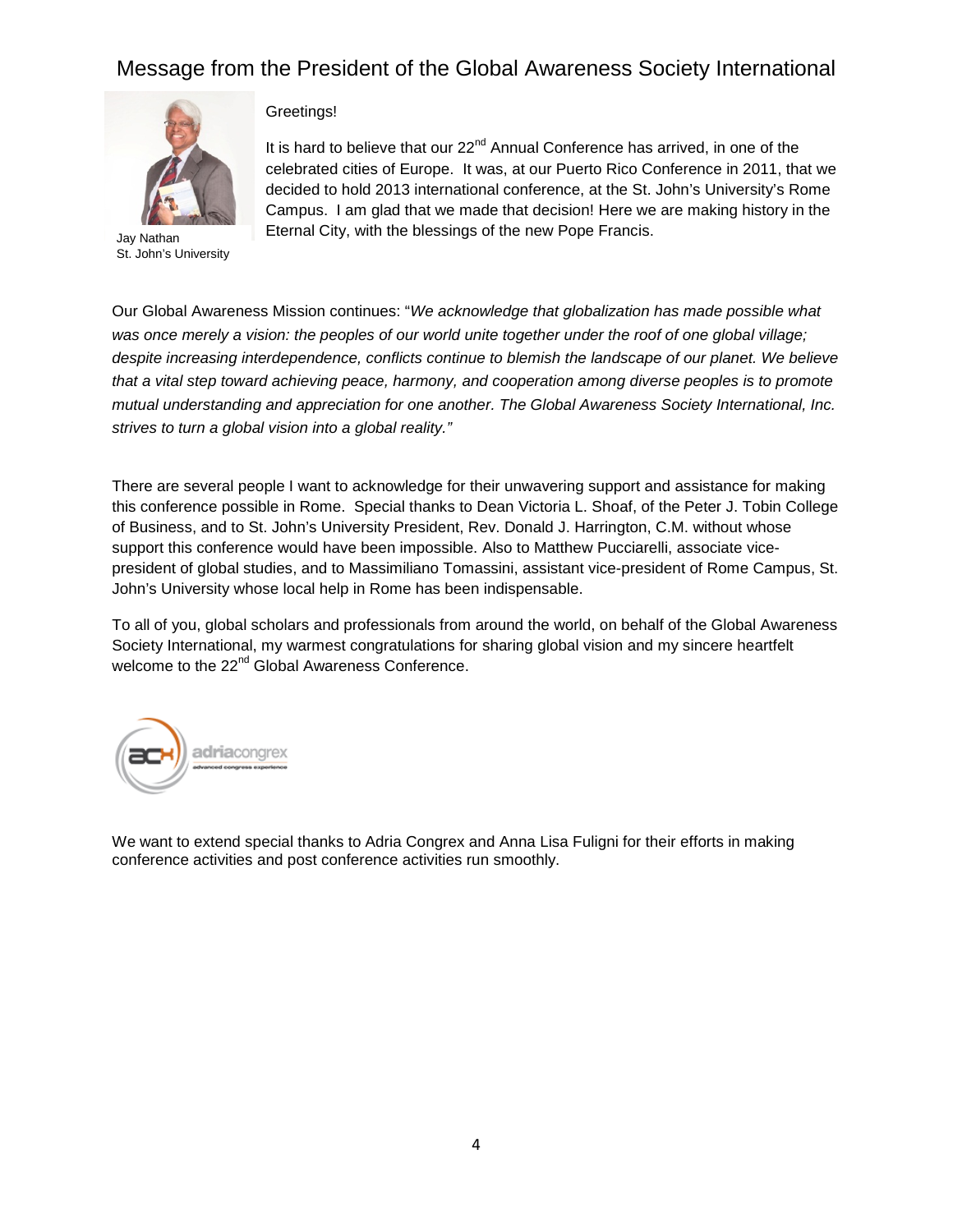# Conference Hotel



## Hotel Cicerone

Via Cicerone, 55/C, Rome, Italy - 00193 Telephone: +39 06 3576 Fax: +39 06 6880-1383 Email: [cicerone.booking@hotels.alpitourworld.it](mailto:cicerone.booking@hotels.alpitourworld.it)

Located in the fashionable and exclusive Prati district, the Hotel Cicerone Roma is a short walk from Castel St. Angelo,

St Peters cathedral and the Vatican Museum. Just across the river lies the medieval heart of the city with its winding alleyways, stunning Piazzas and unique churches and fountains. Just down the bank of the Tiber you run into the charming and romantic area of Trastevere. Packed with bars, restaurant, cafés, it's winding narrow streets offer some of the most picturesque passageways in the city.

We are around half an hour's drive from both of Rome's main airports, Fiumicino and Ciampino, and the new set taxi tariff of 40 and 30 Euro respectively means that there is no chance of you being taken for an expensive tour of the city on your arrival. Looking for that little bit more comfort and ease, then why not let us arrange for a driver to collect you directly from your flight and whisk you straight to the Cicerone Hotel Rome.

The hotel is well placed for public transport with a bus stop fifteen yards from our front door, and a metro station between five and ten minutes' walk away. These public transport links can quickly and economically carry you to any corner of this great city. The affordable taxi services can also carry you across town, but if you have the energy, touring the city on foot is the best way to see this truly magnificent capital and enjoy all its treasures.

## St. John's Campus in Rome



### **Rome Campus**

Via Marcantonio Colonna, 21A Rome, Italy 00192 Tel: +39 06 393842 Toll Free Number in Italy: 800 971736

#### **Directions to Campus**

The Rome Campus is located in the area of Prati, and is easily reached by bus or metro. It is two blocks from Via Cola di Rienzo (a major shopping street) and just down the street from the Lepanto metro (Line A) at the intersection with Viale Giulio Cesare. Bus lines that run past the campus include #30, 70, 280, 913, and 999.

Close to the historical center, major attractions such as the Vatican, Castel Sant'Angelo, the Spanish Steps and Piazza Navona are all within walking distance.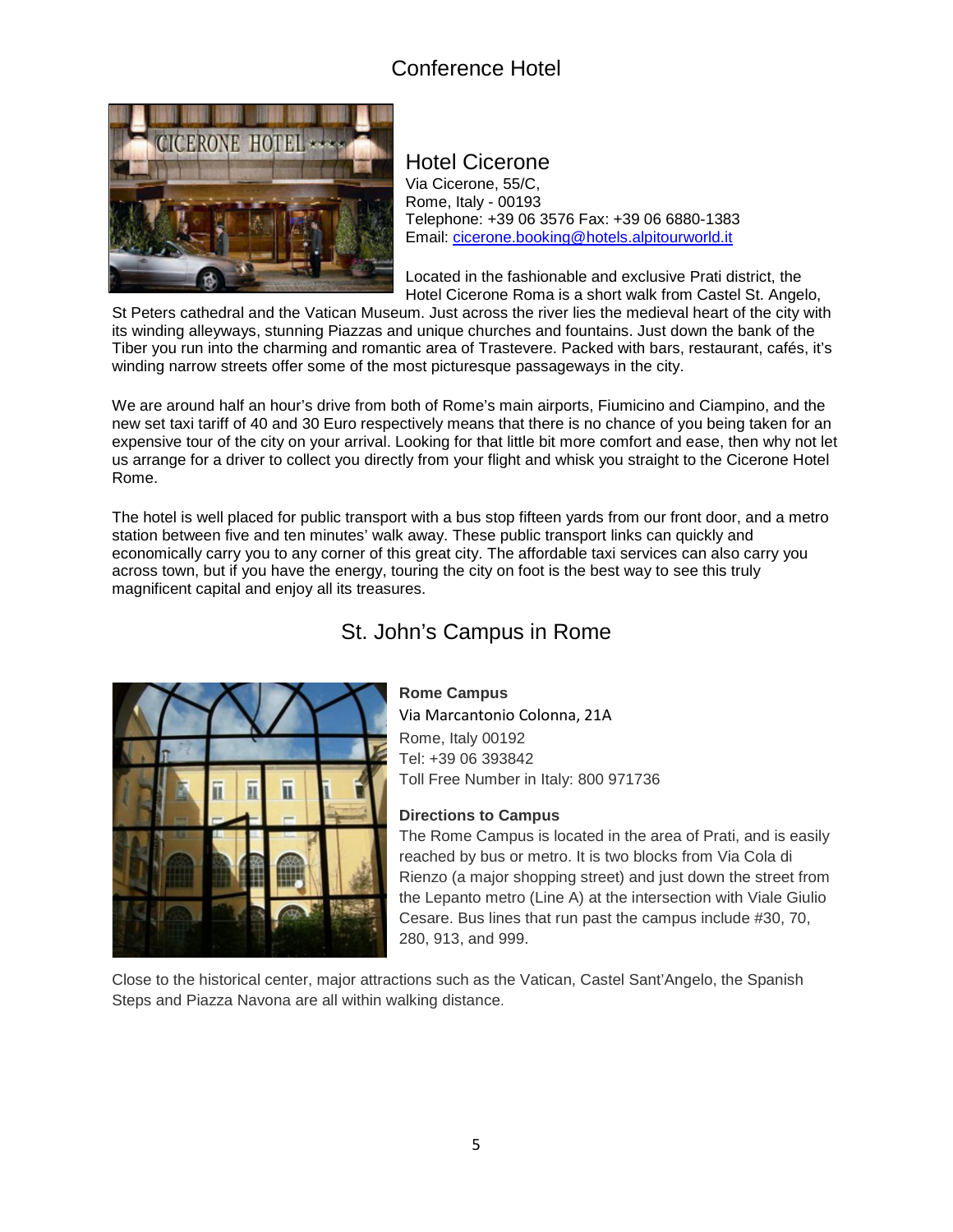# CONFERENCE PROGRAM

| <b>Registration</b><br><b>Friday, May 24, 2013</b><br>$3:00 - 5:00$     | Pick up Program and name badges at the Registration Table In<br>the Cicerone Hotel                                                                                                                                              |
|-------------------------------------------------------------------------|---------------------------------------------------------------------------------------------------------------------------------------------------------------------------------------------------------------------------------|
| <b>Board Meeting</b><br><b>Friday, May 24, 2013</b><br>$4:00 - 6:00$    | <b>Meeting Room Hotel Cicerone</b>                                                                                                                                                                                              |
| <b>Breakfast</b><br>Saturday, May 25, 2013<br>$7:00 - 8:00$             | Breakfast on your own at your hotel.                                                                                                                                                                                            |
| <b>Morning Walk</b><br><b>Saturday, May 25, 2013</b><br>8:00-8:30       | <b>Gather at the St. John's University Campus</b>                                                                                                                                                                               |
| <b>Conference Opening</b><br><b>Saturday, May 25, 2013</b><br>8:30-9:00 | St. John's University Room 214                                                                                                                                                                                                  |
|                                                                         | 22 <sup>nd</sup> Conference Opening<br><b>Global Awareness Society International's President</b><br>Jay Nathan<br>St. John's University<br><b>Welcoming Remarks</b><br>David L. Soltz<br><b>Bloomsburg University President</b> |
| Keynote<br><b>Saturday, May 25, 2013</b><br>$9:00-10:00$                | St. John's University Room 214<br>Keynote Address: European Union Challenges: From Members,<br>Economic Partners, and Educational Institutions<br>Frank P. Le Veness<br>St. John's University                                   |
| <b>Coffee Break</b><br><b>Saturday, May 25, 2013</b><br>10:00-10:30     | St. John's University Room                                                                                                                                                                                                      |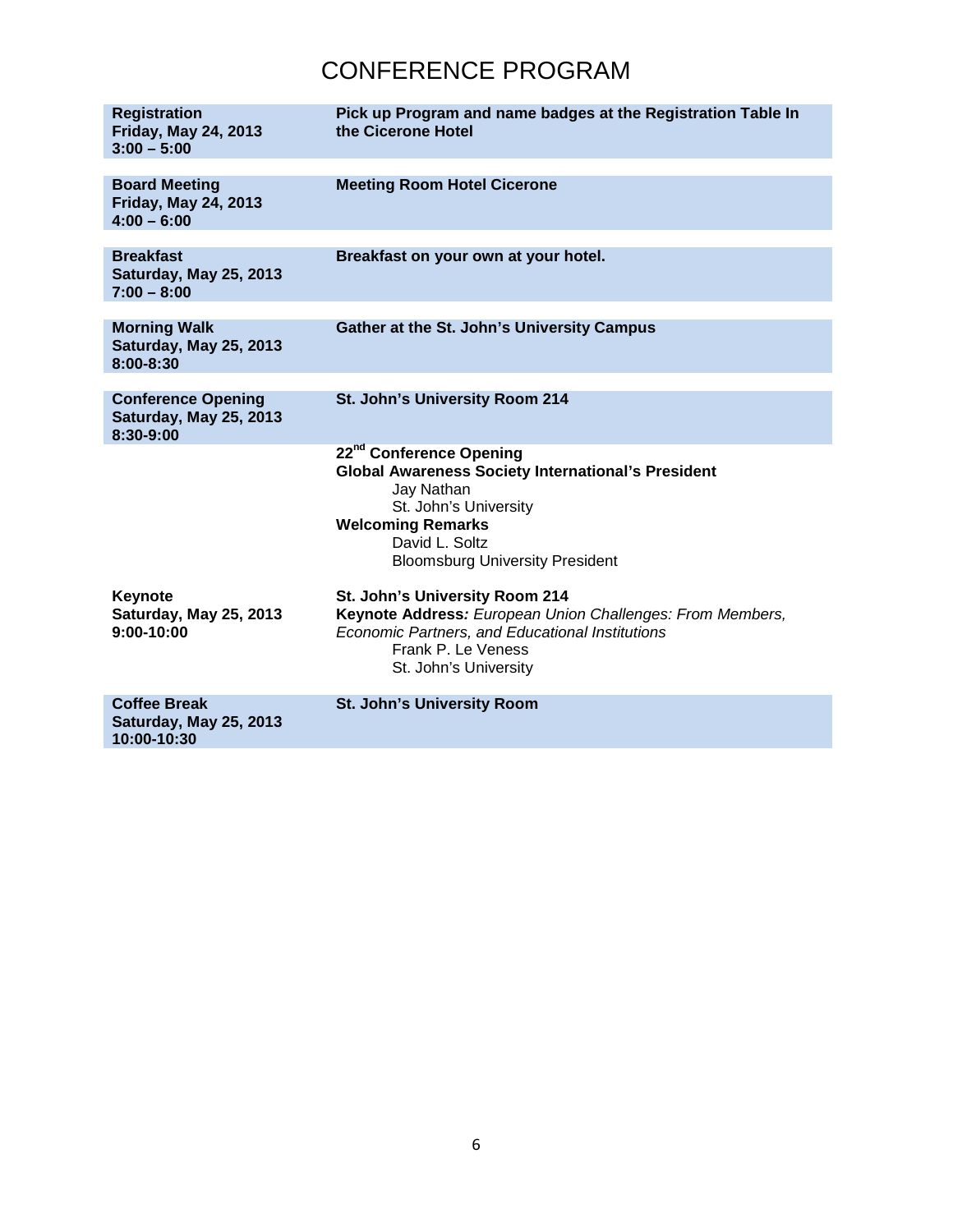| <b>Saturday, May 25, 2013</b><br>10:30-12:00                      | St. John's University Room 214<br><b>Current Regional Issues and Challenges for Globalization</b>                                                                                                                                                                                                                                                                                                                                            |
|-------------------------------------------------------------------|----------------------------------------------------------------------------------------------------------------------------------------------------------------------------------------------------------------------------------------------------------------------------------------------------------------------------------------------------------------------------------------------------------------------------------------------|
|                                                                   | <b>Session Chair:</b><br>Chang Shub Roh<br>Global Awareness Society International Founder and Board<br>Chair<br><b>Discussants:</b><br>Heidrun Hagen - Europe<br>Germany<br>Daniel Boo Duck Lee - East Asia<br>Loyola University of Chicago/Soongsil University<br>Shah Mehrabi - Afganistan<br><b>Montgomery College</b><br>Jay Nathan - Central Asia<br>St. John's University<br>Wold Zemedkun - Africa<br><b>Norfolk State University</b> |
| Luncheon<br>12:30-2:00                                            | <b>Cicerone Hotel</b><br>Luncheon Speaker: Give Back While You Can: Tesfa Clean Water<br>Projects<br>Wold Zemedkun,<br><b>Norfolk State Univeristy</b>                                                                                                                                                                                                                                                                                       |
|                                                                   | <b>PAPER SESSIONS</b>                                                                                                                                                                                                                                                                                                                                                                                                                        |
|                                                                   |                                                                                                                                                                                                                                                                                                                                                                                                                                              |
| <b>Session A</b><br><b>Saturday, May 25, 2013</b><br>2:30-4:00 PM | St. John's University Room 101<br><b>Global Financial Issues Related to</b><br><b>Globalization</b>                                                                                                                                                                                                                                                                                                                                          |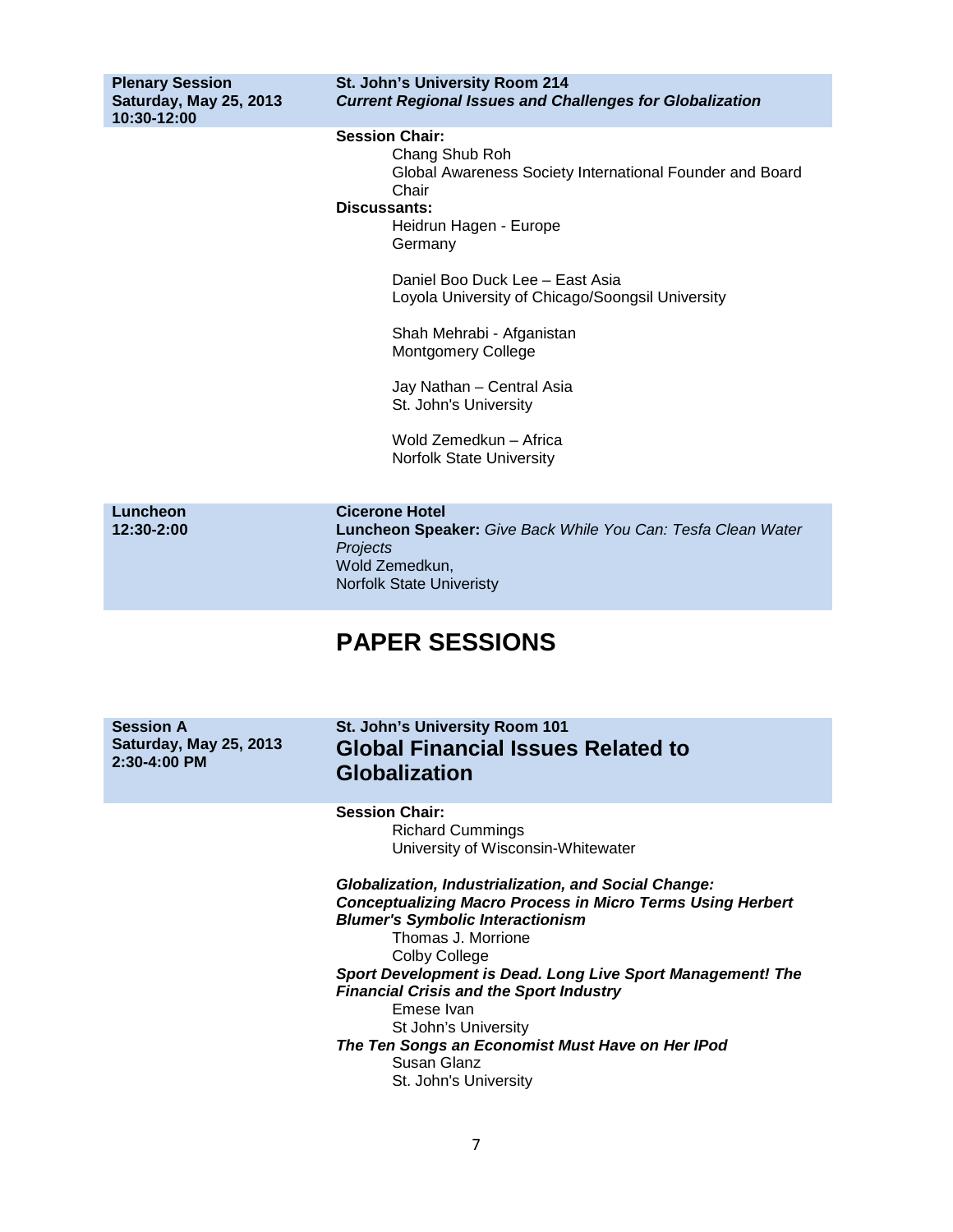|                                                                   | <b>Challenges and Opportunities of the Global Financial Crisis: An</b><br><b>International Tax Policy Strategy</b><br><b>Richard Cummings</b><br>University of Wisconsin-Whitewater<br>The "New Normal" of Economic Globalism and Widening Income                                                                                                                                                                                                                                                                                                                                                                                                                                                                                                    |
|-------------------------------------------------------------------|------------------------------------------------------------------------------------------------------------------------------------------------------------------------------------------------------------------------------------------------------------------------------------------------------------------------------------------------------------------------------------------------------------------------------------------------------------------------------------------------------------------------------------------------------------------------------------------------------------------------------------------------------------------------------------------------------------------------------------------------------|
|                                                                   | <b>Inequalities</b><br>Saleem Khan<br><b>Bloomsburg University</b>                                                                                                                                                                                                                                                                                                                                                                                                                                                                                                                                                                                                                                                                                   |
| <b>Session B</b><br><b>Saturday, May 25, 2013</b><br>2:30-4:00    | St. John's University Room 214<br><b>Global Dimensions of Social Change</b>                                                                                                                                                                                                                                                                                                                                                                                                                                                                                                                                                                                                                                                                          |
|                                                                   | <b>Session Chair:</b><br>Lewis A. Mennerick<br>University of Kansas<br>The Social Historical Escalation of Conflict: The Case of<br><b>Azerbaijan</b><br>Lewis A. Mennerick<br>University of Kansas<br>Recalling the Past and Looking Toward the Future: Voices of<br><b>Azeri IDP and Refugee Women</b><br>Mehrangiz Najafizadeh<br>University of Kansas<br>The Political Process and the Development of Infant Education in<br><b>El Salvador</b><br>Lillian Moncada-Davidson<br>Queens College, City University of New York<br><b>International Peace and Domestic Investment</b><br>Michael M. Seipel<br><b>Brigham Young University</b><br><b>Global Slums and United States Counterinsurgency</b><br>Kenneth E. Bauzon<br>St. Joseph's College |
| <b>Session C</b><br><b>Saturday, May 25, 2013</b><br>2:30-4:00 PM | St. John's University Room 106<br>The Effects of Globalization on World<br><b>Environments</b>                                                                                                                                                                                                                                                                                                                                                                                                                                                                                                                                                                                                                                                       |
|                                                                   | <b>Session Chair:</b><br>Wold Zemedkun<br><b>Norfolk State University</b><br>Globalization, Stress and Metabolic Syndrome. A Selected Focus<br>on Sub-Saharan Africa<br>Ivor Livingston<br><b>Howard University</b><br>Dam Water Policy in the US and Italy: Recreation to Food<br>Peter Longo<br>University of Nebraska Kearney<br>A Reevaluation of the Loess Plateau as a Region of<br><b>Heterogeneous Environmental Communities</b><br>Roberta Soltz<br><b>Bloomsburg University</b>                                                                                                                                                                                                                                                            |

**Coffee Break Saturday, May 25, 2013 4:00-4:30**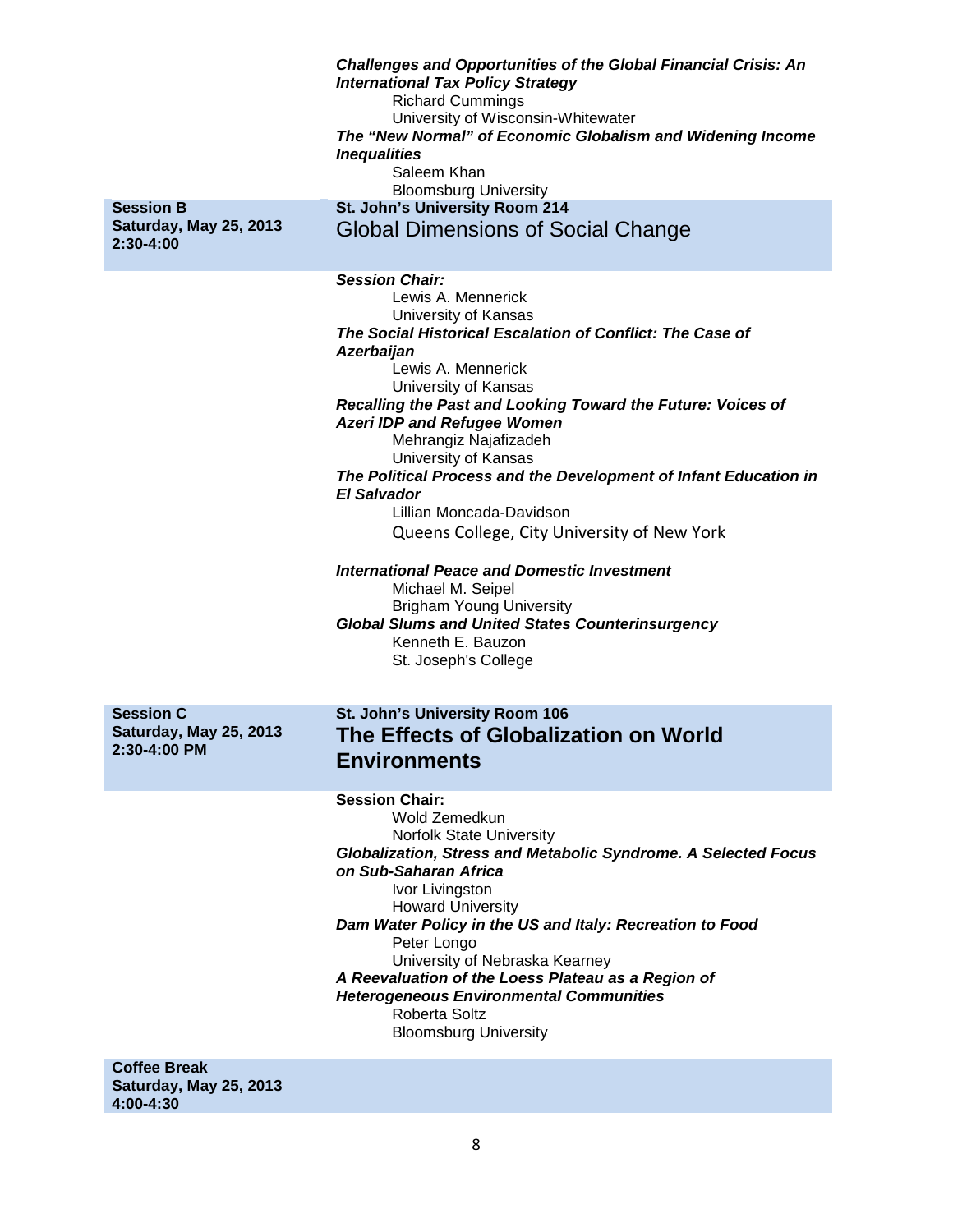| <b>Session D</b><br><b>Saturday, May 25, 2013</b><br>4:30-6:00 | St. John's University Room 214<br>Meeting the Educational Needs of the 21st<br><b>Century</b>                                                                                                                                                                                                                                                                                                                                                                                                                                                                                                                                                                                                                                                |
|----------------------------------------------------------------|----------------------------------------------------------------------------------------------------------------------------------------------------------------------------------------------------------------------------------------------------------------------------------------------------------------------------------------------------------------------------------------------------------------------------------------------------------------------------------------------------------------------------------------------------------------------------------------------------------------------------------------------------------------------------------------------------------------------------------------------|
|                                                                | <b>Session Chair</b><br>James C. Pomfret<br><b>Bloomsburg University</b><br><b>Blue Print for Sustained Success for Students of Business</b><br><b>Administration</b><br><b>Faith Pereira</b><br><b>Dowling College</b><br><b>MOOC: A New Cartoon Character or the Beginning of a Real</b><br><b>Revolution in Higher Education</b><br><b>Robert Abbott</b><br><b>Bloomsburg University-Emeritus</b><br><b>Brief Survey of Reform Movements in STEM</b><br>James Pomfret<br><b>Bloomsburg University-Emeritus</b><br>Meeting the Needs in STEM: A Magnetic School Project<br>Elizabeth Mauch<br><b>Bloomsburg University</b><br><b>Stimulating Student Interest in STEM through Robotics</b><br><b>Curvin Huber</b><br><b>Becker College</b> |
| <b>Session E</b><br>Saturday, May 25, 2013<br>4:30-6:00        | St. Johns University Room 106<br>Global Children's Issues: Examples from<br>Korea                                                                                                                                                                                                                                                                                                                                                                                                                                                                                                                                                                                                                                                            |
|                                                                | <b>Session Chair:</b><br>Daniel Boo Duck Lee<br>Loyola University and Soongsil University<br>ChildFund Korea: Why It Matters To Help North Korean Children?<br>Seung Hwan Lee<br>Soongsil University<br>Good Neighbors, The Miracle of a Korea's INGO<br>Misun Ahn<br>Soongsil University<br>Good Neighbors: What Makes it a Leading INGO?<br>Ji-Min Yu<br>Soongsil University<br>The Ngo's Role and Function in the Flow of Globalization<br>Ye-Ji Yun<br>Soongsil University<br>World Vision Korea: How it Became a Global Giant for Child<br><b>Support</b><br>Ming-Yoeong Lee<br>Soongsil University                                                                                                                                     |
| <b>Session F</b><br><b>Saturday, May 25, 2013</b><br>4:30-6:00 | St. Johns University Room 101<br><b>Equity Issues in Higher Education</b>                                                                                                                                                                                                                                                                                                                                                                                                                                                                                                                                                                                                                                                                    |
|                                                                | <b>Session Chair:</b><br><b>Hiram Martinez</b><br>Millersville University<br><b>Study on the Impact of Global Education on</b><br><b>BloomsburgUniversity Students and Necessity of</b><br><b>Institutionalized Diversity Programs</b><br>ASM T. Tuhin<br><b>Bloomsburg University</b>                                                                                                                                                                                                                                                                                                                                                                                                                                                       |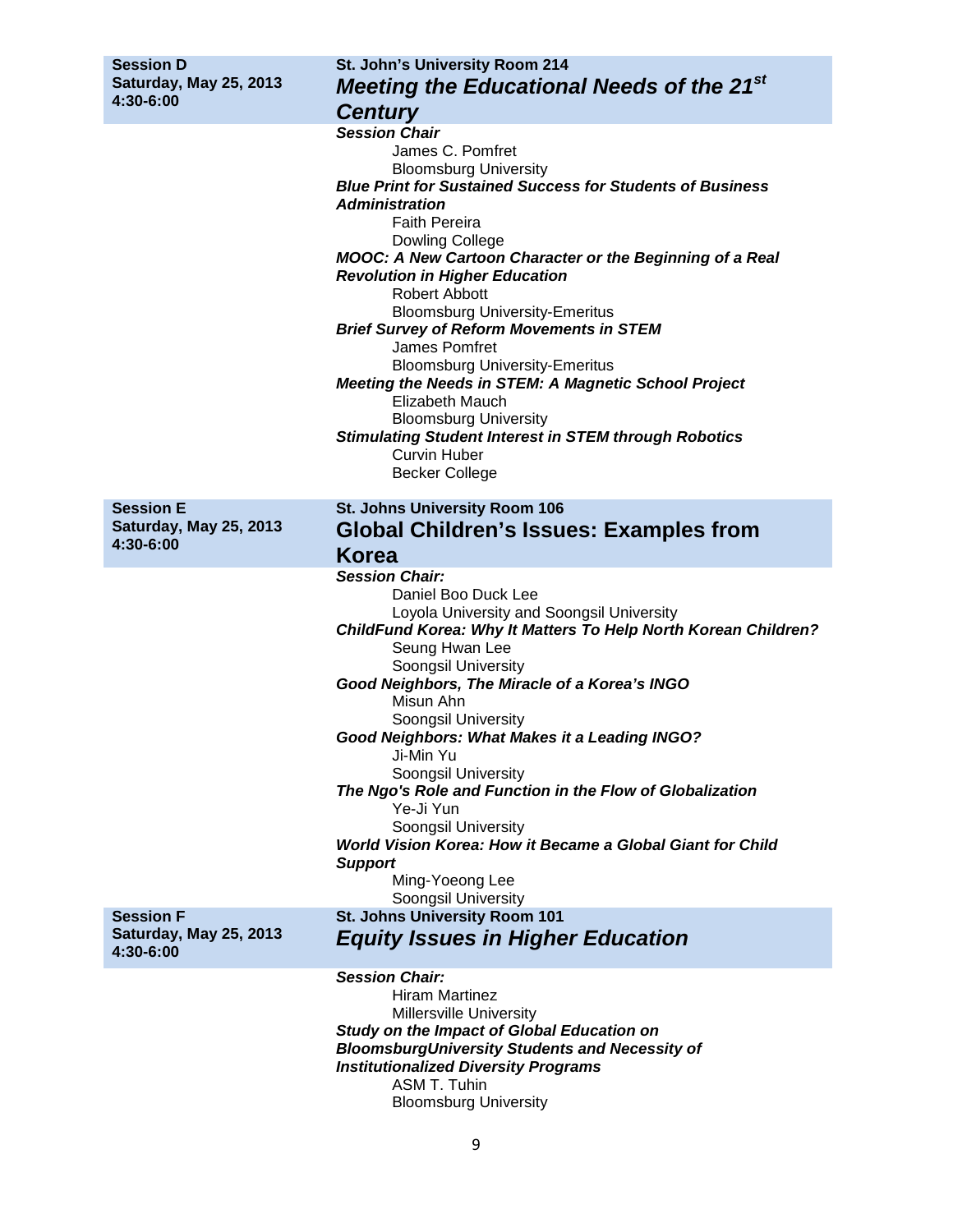*Comparing Intraracial Perspectives between Domestic and International Students Among Blacks Ages 18 to 25* Rita Smith Wade-El Ismail Smith Wade-El Millersville University *Comparing Intraracial Perspectives Between Domestic & International Students Among Latinos Ages 18-25* Carol S. Reina Millersville University *A Global Perspective on Gay Rights* Evan A. Wright Bloomsburg University

# **SUNDAY**

| <b>Breakfast</b><br><b>Sunday, May 26, 2013</b><br>$7:00 - 8:00$   | Breakfast on your own at your hotel.                                                                                                                                                                                                                                                                              |
|--------------------------------------------------------------------|-------------------------------------------------------------------------------------------------------------------------------------------------------------------------------------------------------------------------------------------------------------------------------------------------------------------|
| <b>Morning Walk</b><br><b>Sunday, May 26, 2013</b><br>8:00-8:30    | <b>Gather at the St. John's University Campus</b>                                                                                                                                                                                                                                                                 |
|                                                                    |                                                                                                                                                                                                                                                                                                                   |
| <b>Sesssion G</b><br><b>Sunday, May 26, 2013</b><br>$8:30 - 10:00$ | St. John's University Room 101<br><b>Globalization of Culture and the Future of</b><br><b>National Identity</b>                                                                                                                                                                                                   |
| G                                                                  | <b>Session Chair:</b><br><b>Basilio Monteiro</b><br>St. John's University<br>Panelists:<br>Randa Ahmed<br>Danielle Cinone<br>Karishma Kumar<br>New York Institute of Technology<br>Miranda Baldwin<br>St. John's University                                                                                       |
| <b>Session H</b><br><b>Sunday, May 26, 2013</b><br>$8:30 - 10:00$  | St. John's University Room 214<br><b>Global Social and Economic Paradigms</b>                                                                                                                                                                                                                                     |
|                                                                    | <b>Session Chair:</b><br>Amaka U. Okeke<br>Nnamdi Azikiwe University                                                                                                                                                                                                                                              |
|                                                                    | <b>Ambivalence of Social Development in Korea</b><br>Tae Kook Jeon<br>Kangwon National University<br><b>Challenges of Global Financial Crisis and Opportunities for</b><br><b>Growth through Entrepreneurship Education for Nigerians</b><br>Remigius Famiwole<br><b>Ekiti State University</b><br>Amaka U. Okeke |
|                                                                    | Nnamdi Azikiwe University                                                                                                                                                                                                                                                                                         |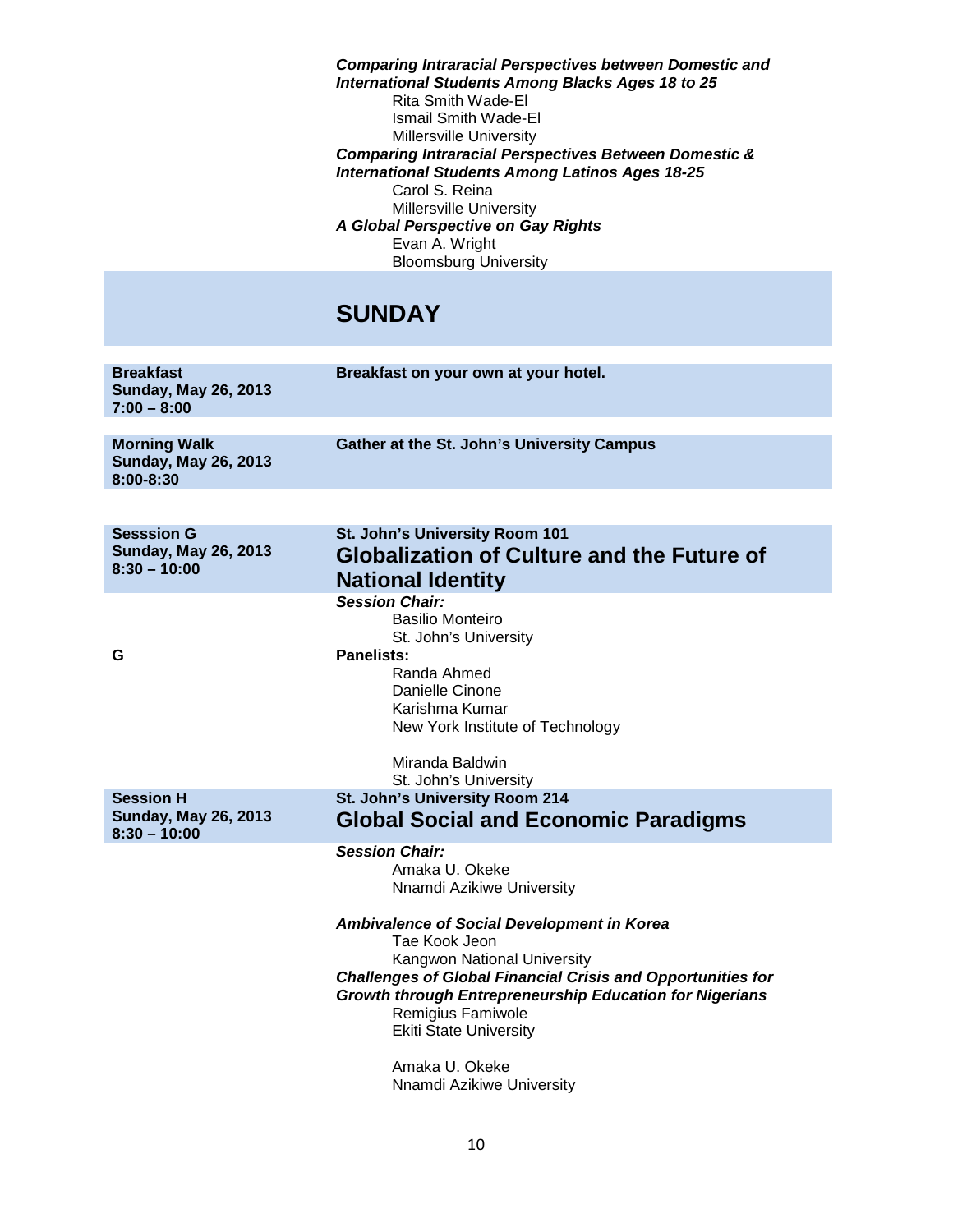#### *Determination of the Challenges and Opportunities of the Global Financial Crisis for Business Education Undergraduates in South East Nigerian Universities*

Justina I. Ezenwafor Amaka U. Okeke Nnamdi Azikiwe University

Augustine U. Enemuo Madona University *Integration of Social Drama and Movies into Teachings of Social Work Courses: Lessons Learned from a Team Project* Nam Soon Huh Hallym University Daniel Boo Duck Lee Soongsil University *Challenges and Opportunities of Global Financial Crisis on Agro Business Management for Entrepreneurs in Anambra state, Nigeria*

> Amaka U. Okeke Nnamdi Azikiwe University J.A. Ukonze University of Nigeria

**Session I Sunday, May 26, 2013 8:30 AM – 10:00**

### **St. John's University Room 106 Approaches to Global Education**

#### **Session Chair:**

Curvin Huber Becker College *Creating the Global Class University Room: Is There a Place for Virtual Academic Collaboration?* Emese Ivan St. John's University

Edit Nagy University of Florida *An Exploratory Joint Course to Enhance Global Competence Among Bloomsburg University Honors Students*

Joan Miller

Bloomsburg University

*Joint Course Methodology from a Hungarian Student Perspective* Fanni Madarász University of Pécs

*Enhancing Motivation and Developing Intercultural* 

*Communicative Competence through Joint Course Methodology*

Virag Rab University of Pécs

**Coffee Break Sunday, May 26, 2013 10:00 – 10:30**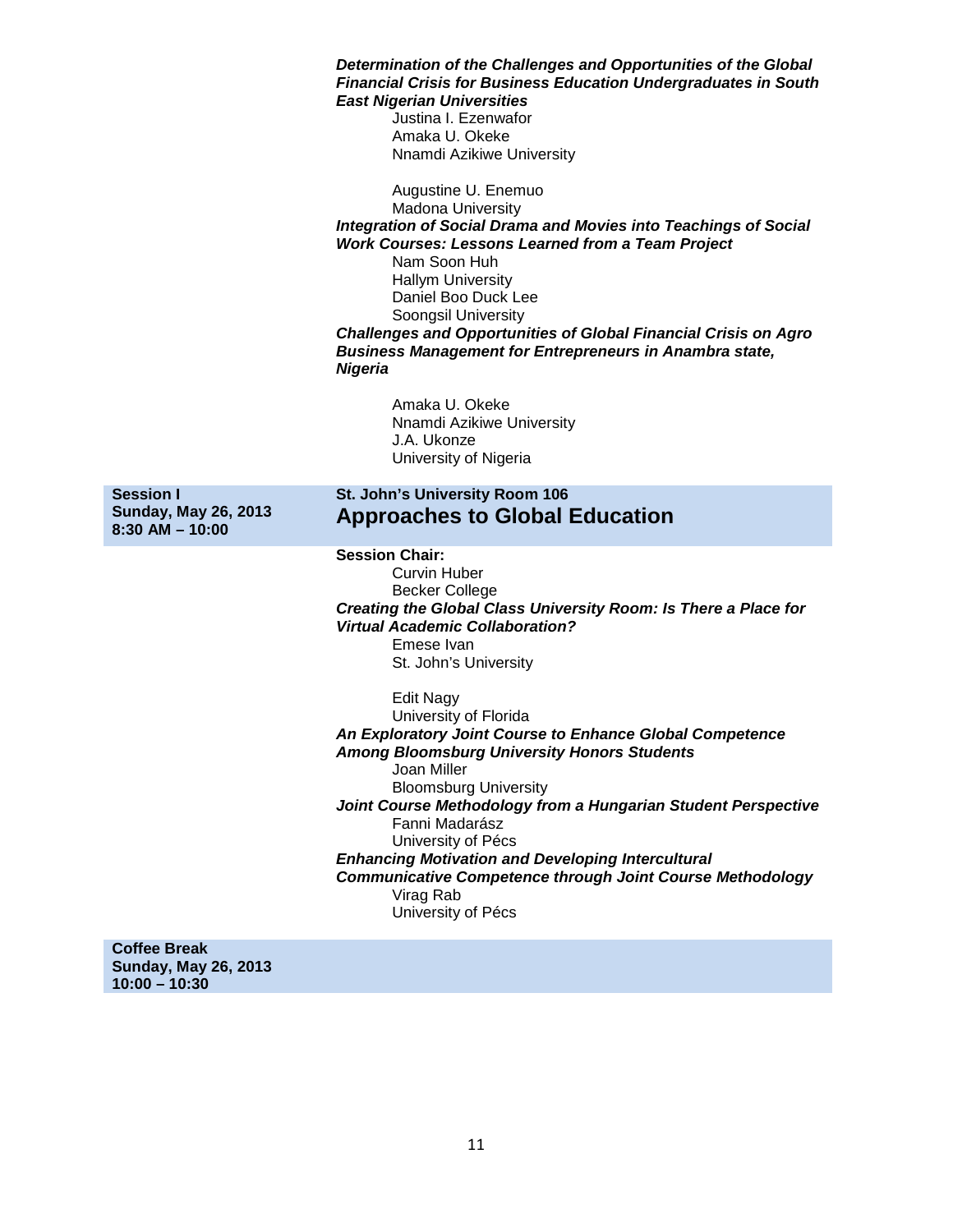## **St. John's University Room 214 Globalization and Aproaches to Social Issues**

**Session Chair:** E. Ike Udogu Appalachian State University

#### *International Faith-Based Organizations: A Qualitative Case Study of Latter-Day Saint Charities*

Sarah Moore Oliphant The Catholic University of America *Towards a More Promising Economy: The Common Good as a Foundation* Patrick S. Flanagan St. John's University *The International and Transnational Activities of Korean NGOs: New Challenges for Social Workers* Daniel Boo Duck Lee Loyola University/Soongsil University *NGOs and Global Financial Crisis: The Case of Grace Stella Foundation and Leading Ladies Inc.* Okezie V. Ikpeazu Stella Johnson Leo Rapheal Oduok Grace Stella Foundation & Leading Ladies *NGOs In the Era of Empathic Civilization: The Role of Social Work* Daniel Boo Duck Lee

Loyola University/Soongsil University

**Session K Sunday, May 26, 2013 10:30-12:00**

## **St. John's University Room 101 Global Business Interestsand the Effects of Economic Flucuations**

#### **Session Chair:**

Dennis B.K. Hwang Bloomsburg University *An Empirical Study on the SME's Capital Structure in Taiwan: the Effects of the Financial Crisis of 2007*

Dennis B.K. Hwang Gary Robson Bloomsburg University

Teng-Shih Wang Fengchia University

Jyh-Lan Lan Providence University

#### *Debt and Economic Performance in Ghana*

Sam Adams Ghana Institute of Management and Public Administration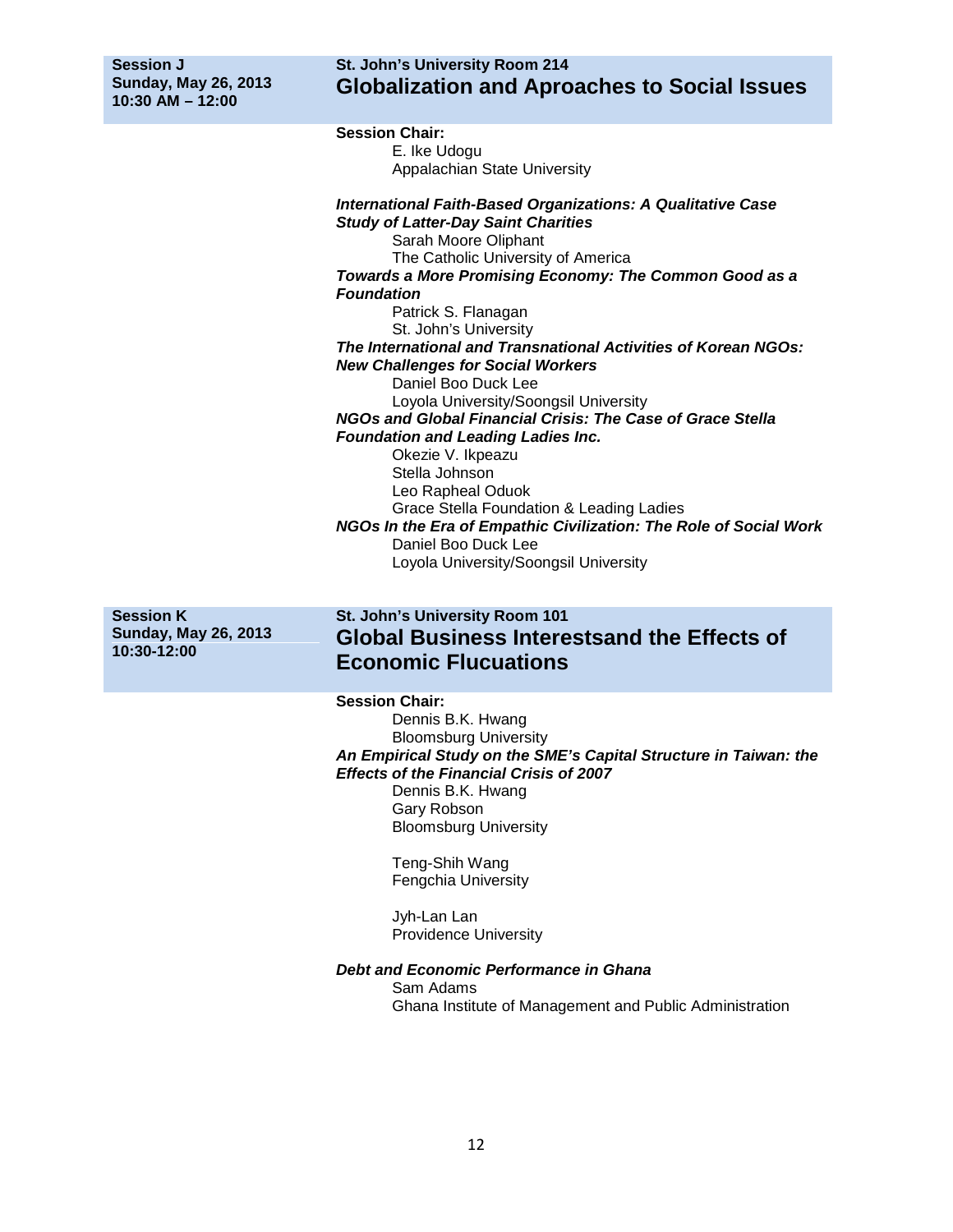|                                                                         | <b>Earnings Management, Earnings Information Quality, and</b><br><b>Investment Risk</b><br>Dennis B.K. Hwang<br><b>Bloomsburg University</b><br>Teng-Shih Wang<br>Fengchia University<br><b>Entrepreneurs' Reported Challenges and Opportunities of Global</b><br>Financial Crisis on Small Business Operations in Anambra State,<br><b>Nigeria</b><br>Amaka U.Okeke |
|-------------------------------------------------------------------------|----------------------------------------------------------------------------------------------------------------------------------------------------------------------------------------------------------------------------------------------------------------------------------------------------------------------------------------------------------------------|
|                                                                         | Justina I. Ezenwafor<br>Nnamdi Azikiwe University Awka                                                                                                                                                                                                                                                                                                               |
|                                                                         | Remigius O. Femiwole<br><b>Ekiti State University</b>                                                                                                                                                                                                                                                                                                                |
|                                                                         | The Analysis of the QR Code Import Surgery Process Inspection<br>in the Hospital: An Empirical Case Study on the CYCH (Chia-Yi<br>Christian Hospital) in Taiwan<br>Chin Ling Chu<br>Feng Ghia University<br>Ming Chen Lee                                                                                                                                            |
|                                                                         | Tatung Institute of Commerce and Technology                                                                                                                                                                                                                                                                                                                          |
|                                                                         |                                                                                                                                                                                                                                                                                                                                                                      |
| <b>Session L</b><br><b>Sunday, May 26, 2013</b><br>$10:30$ am $- 12:00$ | St. John's University Room 106<br><b>Emerging Issues of Global Cultural Values</b>                                                                                                                                                                                                                                                                                   |
|                                                                         | <b>Session Chair:</b><br><b>Ronal Meyers</b><br><b>East Stroudsburg University</b><br><b>Aging Issues in Korea</b><br>Keum Hye Park<br>Korea<br>Late 1930s: Alaska as Haven for German-Jewish Refugees<br>Gerald S. Berman<br>University of Alaska<br><b>China's One Child Policy</b><br><b>William Weiter</b><br><b>Belmont Hill School</b>                         |
|                                                                         | Myung Ja Roh<br>Brookline, MA<br><b>Shakespeare and Rome</b><br><b>Ronald Meyers</b>                                                                                                                                                                                                                                                                                 |
| Luncheon<br><b>Sunday, May 26, 2013</b>                                 | <b>East Stroudsburg University</b><br><b>Cicerone Hotel</b><br>Luncheon Speakers: Jay Nathan and Jim Huber                                                                                                                                                                                                                                                           |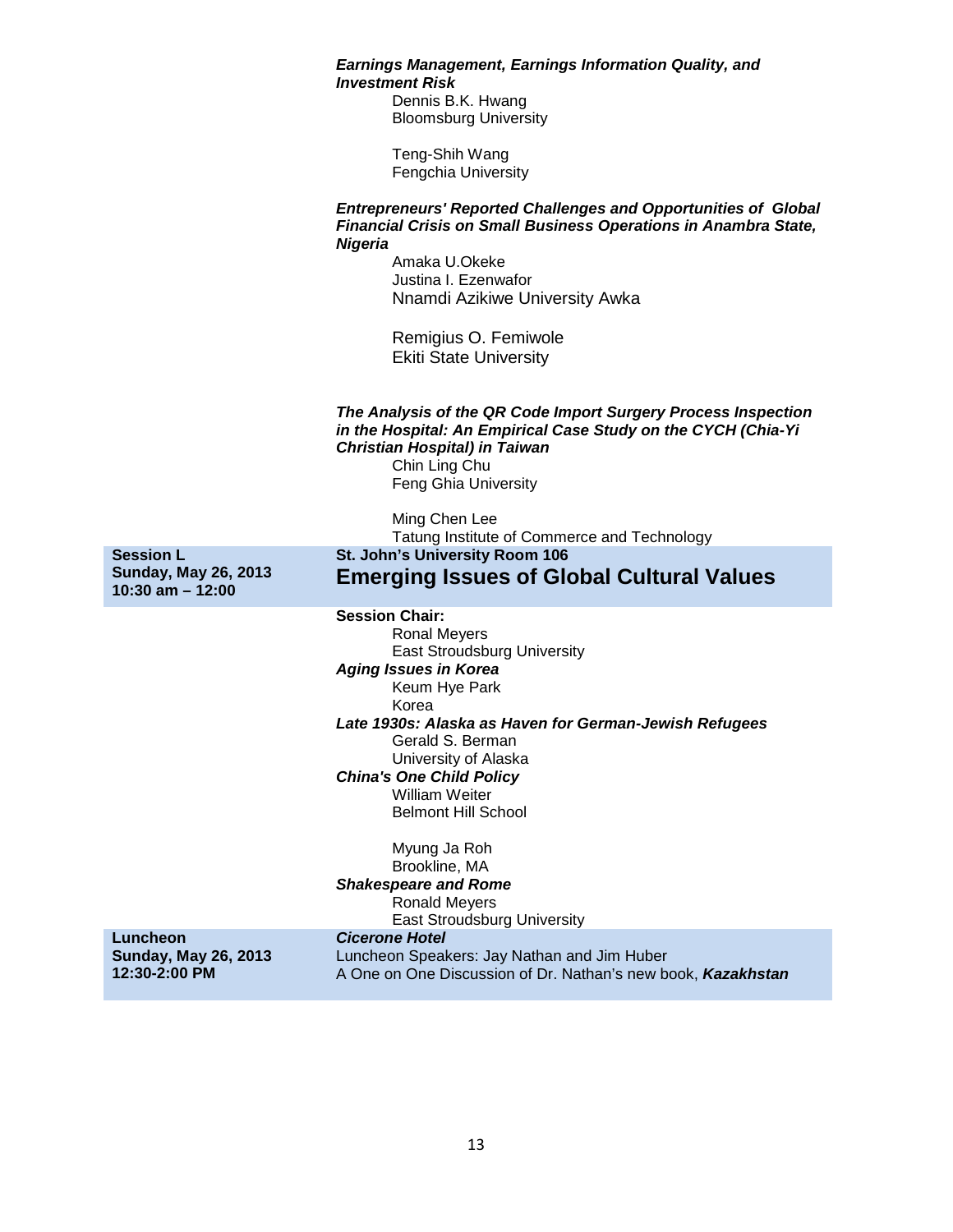| <b>Session M</b><br><b>Sunday, May 26, 2013</b><br>2:30-4:00 PM   | St. John's University Room 214<br><b>Management Challenges of Kazakhstan's</b><br><b>Economy</b>                                                                                                                                                                                                                                                                                                                                                                                                                                                                                                                                                                                                                                                                                                                      |
|-------------------------------------------------------------------|-----------------------------------------------------------------------------------------------------------------------------------------------------------------------------------------------------------------------------------------------------------------------------------------------------------------------------------------------------------------------------------------------------------------------------------------------------------------------------------------------------------------------------------------------------------------------------------------------------------------------------------------------------------------------------------------------------------------------------------------------------------------------------------------------------------------------|
|                                                                   | <b>Session Chair:</b><br>Jay Nathan<br>St. John's University                                                                                                                                                                                                                                                                                                                                                                                                                                                                                                                                                                                                                                                                                                                                                          |
|                                                                   | Prospects of Development of Tourism of Kazakhstan in the<br><b>Conditions of Customs Union</b><br>Zh. Sadykov<br><b>Eurasian National University</b><br>Analysis and Dynamics of Communication Services Development<br>in the Republic of Kazakhstan<br>Kairat Nurmagambetov<br>S. Seifullin Kazakh Agricultural University                                                                                                                                                                                                                                                                                                                                                                                                                                                                                           |
|                                                                   | Armiyash Nurmagambetova<br><b>Eurasian National University</b>                                                                                                                                                                                                                                                                                                                                                                                                                                                                                                                                                                                                                                                                                                                                                        |
|                                                                   | Analysis and Perspectives of Innovative Development of Oil and<br>Gas Companies in the Republic of Kazakhstan<br><b>Bibigul Issayeva</b><br><b>Eurasian National University</b><br>Development of Logistics Infrastructure of the Commodity Market<br>in the Republic of Kazakhstan<br>Bakhytzhamal Zhumatayeva<br><b>Eurasian National University</b><br><b>Management Challenges of Kazakhstan's Economy</b><br>Jay Nathan<br>St. John's University                                                                                                                                                                                                                                                                                                                                                                 |
| <b>Session N</b><br><b>Sunday, May 26, 2013</b><br>$2:30-4:00$ PM | St. John's University Room 101<br><b>Globalization and New Poverty Issues</b>                                                                                                                                                                                                                                                                                                                                                                                                                                                                                                                                                                                                                                                                                                                                         |
|                                                                   | <b>Session Chair:</b><br>Bennet Odunsi<br>Jackson State University<br><b>Human Rights and the Democracy Project in Africa</b><br>E. Ike Udogu<br>Appalachian State University<br>Assessing the Effectiveness of Reconstituted Grievance Redress<br>Mechanism: The Case of the Public Protector in South Africa<br><b>Bennett Odunsi</b><br>Jackson State University<br><b>Challenges of Social Marketing: Combating the Problem of Street</b><br><b>Children</b><br>Shreekant Joag<br>St. John's University<br>Denis Lemos<br>Fransalian Ashram<br>Global Economic Crisis - Implications for Informal Caregivers of<br>the Elderly Stroke Survivors in Rural Ghana<br>Rejoice A Addae<br>Arkansas State University<br><b>Effects of Spatial Context and Poverty on Marital Status: A Study</b><br>of Native Americans |

Tess Collett Brigham Young University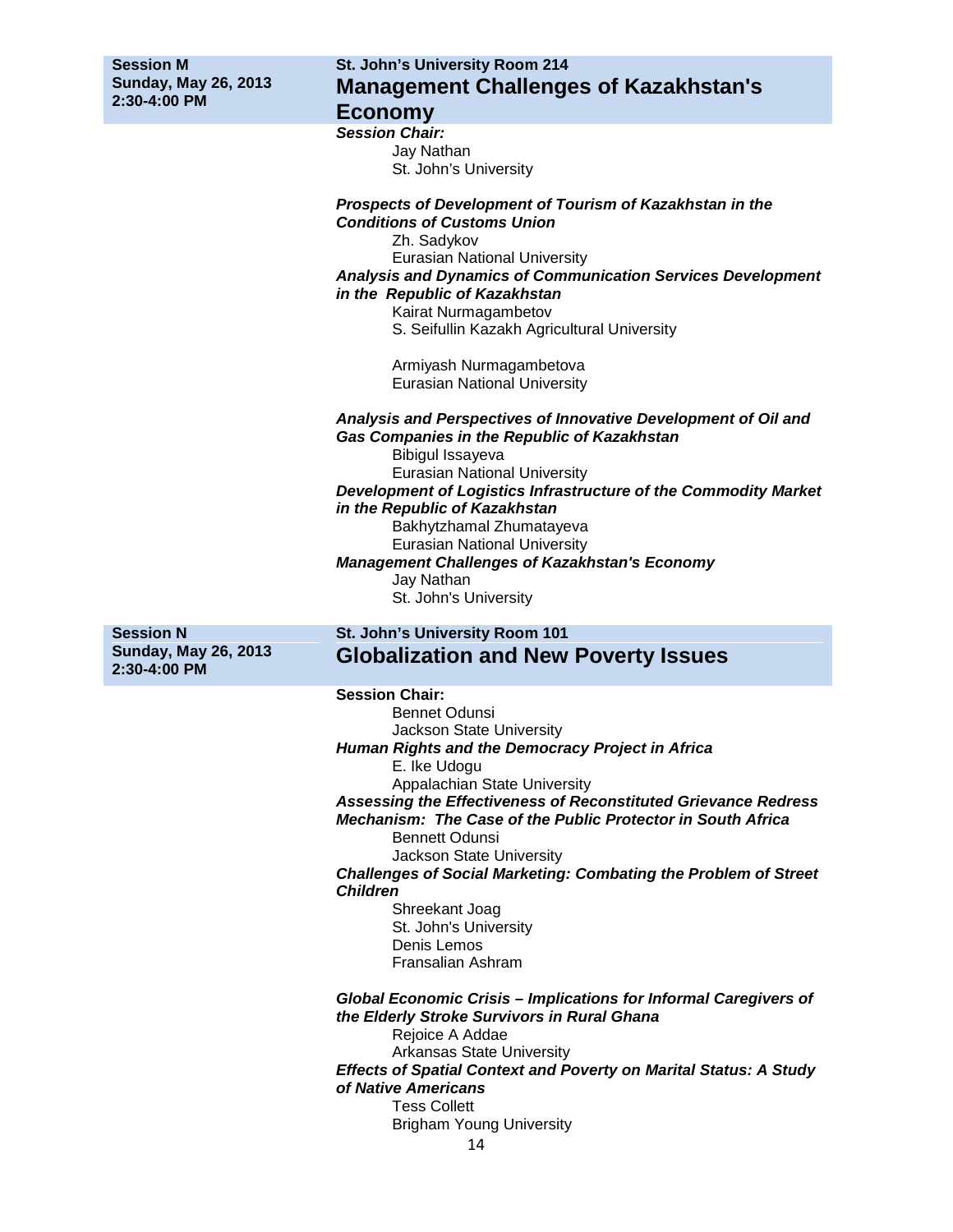**Session P Sunday, May 26, 2013 2:30-4:00 PM**

## **St. John's University Room 106 Emerging Issues of Aging and Retirement Related to Globalization**

*Session Chair:*

James Huber Bloomsburg University

#### *Panel Discussion: Emerging Issues of Aging and Retirement related to Globalization*

**Panelists** 

Akaka U. Okeke Nigeria

Peter Hagen Germany

Margaret Abbott USA

Fred Miller USA

Chang Shub Roh USA

| <b>Sunday, May 26, 2013</b><br>4:00-4:30 PM      | <b>Coffee Break</b>                                                                                                             |
|--------------------------------------------------|---------------------------------------------------------------------------------------------------------------------------------|
|                                                  |                                                                                                                                 |
| <b>Sunday, May 26, 2013</b><br>4:30-5:00PM       | St. John's University Room 106<br><b>Annual Business Meeting</b>                                                                |
|                                                  |                                                                                                                                 |
| <b>Sunday, May 26, 2013</b><br>$8:00 - 10:00$ PM | <b>Hotel Cicerone</b>                                                                                                           |
|                                                  | <b>Awards Dinner</b>                                                                                                            |
|                                                  | Presiding:                                                                                                                      |
|                                                  | Jay Nathan, President of Global Awareness Society International                                                                 |
|                                                  | <b>Recognition of Student Scholars:</b>                                                                                         |
|                                                  | Michael Seipel, Chair of the Student Paper Committee                                                                            |
| <b>MONDAY MAY 27, 2013</b><br>8:30 AM            | <b>Hotel Cicerone</b><br><b>Post Conference Programs A and B</b><br>Enrolled participants meet at designated area of the hotel. |
|                                                  |                                                                                                                                 |
| TUESDAY May 28, 2013<br>8:30                     | <b>Hotel Cicerone</b><br>Post Conference Program C<br>Enrolled participants meet at designated area of the hotel.               |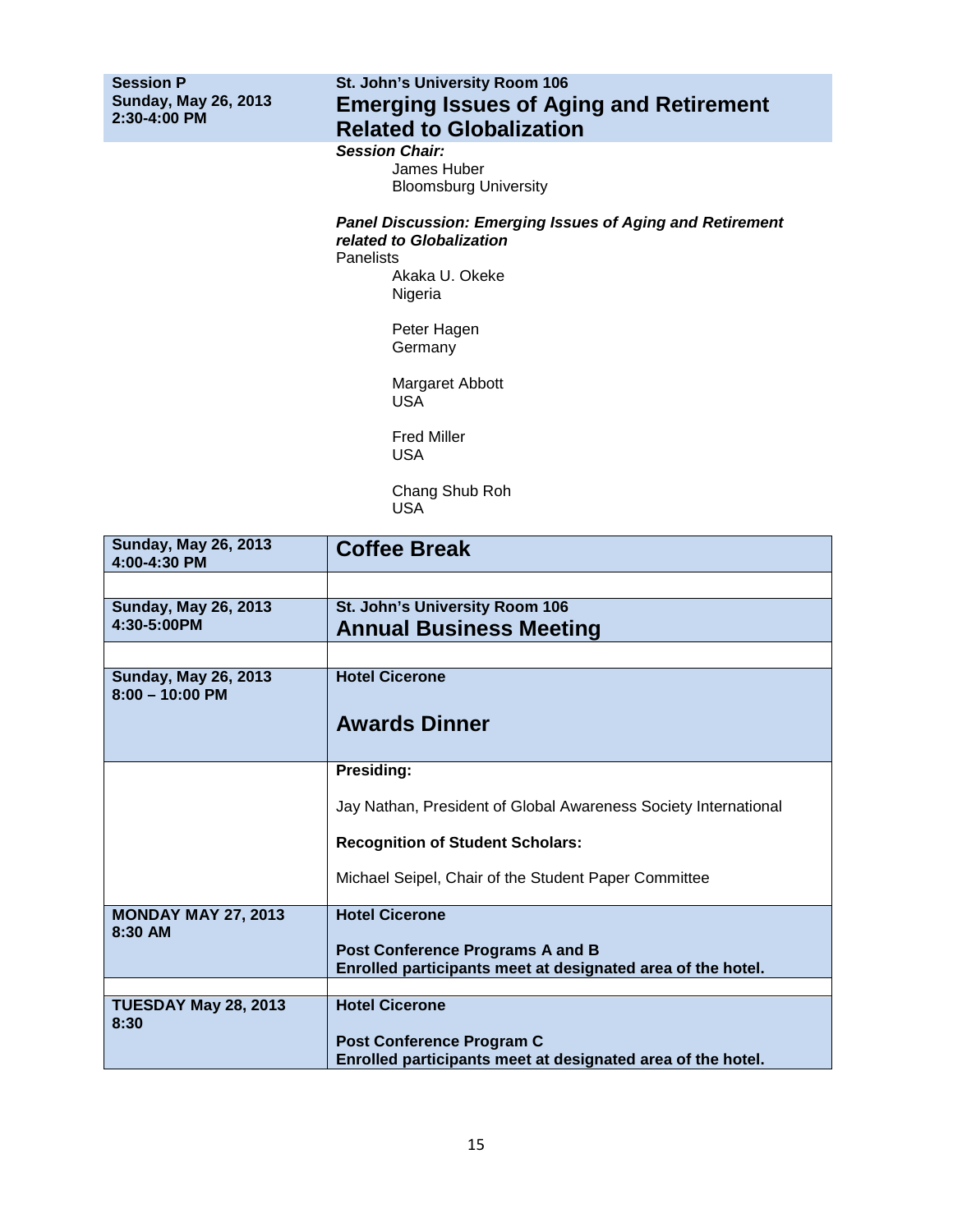## **Twenty-Second Annual Conference of the Global Awareness Society International Rome, Italy May 24-27, 2013 Travel Grant Scholarship Awardees**

The Global Awareness Society International is happy to announce the recipients of this year's scholarships to students presenting papers. These awards are made possible by the generosity of the members of the Society and, in particular by, Mr. Kee. H. Lee of the Crown Products company, the family of Leland Stanford McKeeman, and the Roh family.

## **Kee H. Lee-Crown Products Scholarship**

**Ming-Yoeong Lee of Soongsil University** for the paper, "*World Vision Korea: How it Became a Global Giant for Child Support"*

**Seung Hwan Lee of Soongsil University** for the paper, "*ChildFund Korea: Why It Matters To Help North Korean Children?"*

## **The Dr. and Mrs. Chang S. Roh Global Awareness Scholarship**

**ASM T. Tuhin of Bloomsburg University** for the paper, "*Study on the Impact of Global Education on Bloomsburg University Students and Necessity of Institutionalized Diversity Programs*"

**Evan Wright of Bloomsburg University** for the paper, "*A Global Perspective on Gay Rights*"

**Je-Yi Yun of Soongsil University** for the paper, "*The Ngo's Role and Function in the Flow of Globalization*"

**Misun Ahn of Soongsil University** for the paper, "*Good Neighbors, The Miracle of a Korea's INGO*"

**Tess Collett of Brigham Young University** for the paper, "*Effects of Spatial Context and Poverty on Marital Status: A Study of Native Americans*"

**Ye-Min Yu of Soongsil University** for the paper, "*Good Neighbors: What Makes it a Leading INGO*?"

## **The Leland Stanford McKeeman Scholarship**

**Carol S. Reina of Millersville University** for the paper, "*Comparing Intraracial Perspectives Between Domestic & International Students Among Latinos Ages 18-25*"

**Sarah Moore Oliphant of The Catholic University of America** for the paper, "*International Faith-Based Organizations: A Qualitative Case Study of Latter-Day Saint Charities"*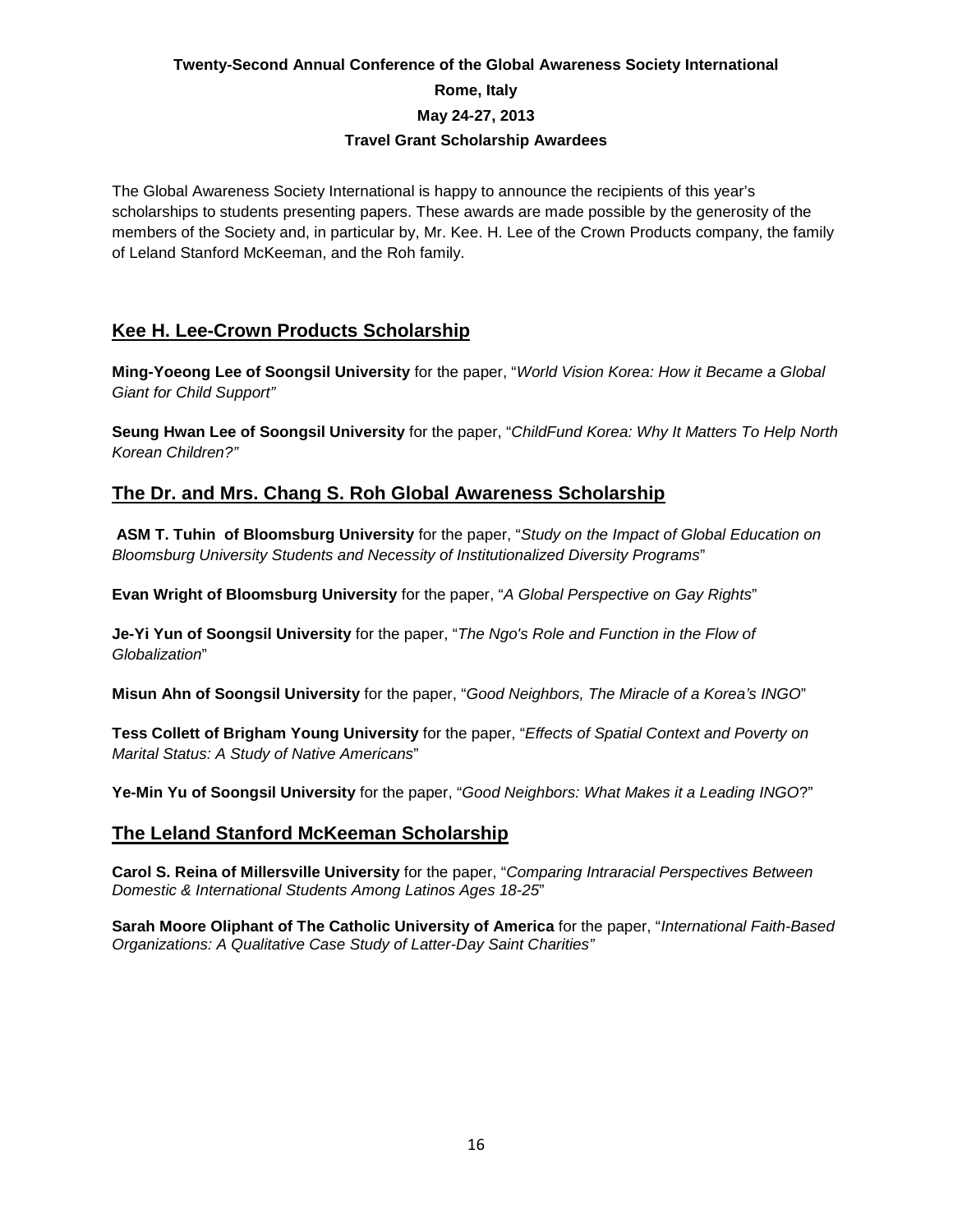| Author                 | Title                                                                    | Page |
|------------------------|--------------------------------------------------------------------------|------|
| Abbott, Robert         | MOOC: A new cartoon character or the beginning of a real revolution is   | 9    |
|                        | higher education                                                         |      |
| Abbott, Margaret       | Emerging Issues of Aging and Retirement related to Globalization         | 15   |
| Adams, Sam             | Debt and Economic Performance in Ghana                                   | 12   |
| Addae, Rejoice A       | Global Economic Crisis - Implications for Informal Caregivers of the     | 14   |
|                        | Elderly Stroke Survivors in Rural Ghana                                  |      |
| Ahmed, Randa           | Panel: Globalization of Culture and the Future of National Identity      | 10   |
| Ahn, Misun             | Good Neighbors, The Miracle of a Korea's INGO                            | 9    |
| Baldwin, Miranda       | Panel: Globalization of Culture and the Future of National Identity      | 10   |
| Bauzon, Kenneth E.     | Global Slums and United States Counterinsurgency                         | 8    |
| Berman, Gerald S.      | Late 1930s: Alaska as Haven for German-Jewish Refugees                   | 13   |
| Chu, Chin Ling         | The Analysis of the QR Code Import Surgery Process Inspection in the     | 12   |
|                        | Hospital: An Empirical Case Study on the CYCH (Chia-Yi Christian         |      |
|                        | Hospital) in Taiwan                                                      |      |
| Cinone, Danielle       | Panel: Globalization of Culture and the Future of National Identity      | 10   |
| Collett, Tess          | Effects of Spatial Context and Poverty on Marital Status: A Study of     | 14   |
|                        | <b>Native Americans</b>                                                  |      |
| Cummings, Richard      | Challenges and Opportunities of the Global Financial Crisis: An          | 8    |
|                        | <b>International Tax Policy Strategy</b>                                 |      |
| Enemuo, Augustine U.   | Determination of the Challenges and Opportunities of the Global          | 12   |
|                        | Financial Crisis for Business Education Undergraduates in South East     |      |
|                        | <b>Nigerian Universities</b>                                             |      |
| Ezenwafor, Justina I.  | Determination of the Challenges and Opportunities of the Global          | 12   |
|                        | Financial Crisis for Business Education Undergraduates in South East     |      |
|                        | <b>Nigerian Universities</b>                                             |      |
| Ezenwafor, Justina I.  | Entrepreneurs' Reported Challenges and Opportunities of Global           | 12   |
|                        | Financial Crisis on Small Business Operations in Anambra State, Nigeria  |      |
| Famiwole, Remigius     | Challenges of Global Financial Crisis and Opportunities for Growth       | 10   |
|                        | through Entrepreneurship Education for Nigerians                         |      |
| Femiwole, Remigius     | Entrepreneurs' Reported Challenges and Opportunities of Global           | 12   |
|                        | Financial Crisis on Small Business Operations in Anambra State, Nigeria  |      |
| Flanagan, Patrick S.   | Towards a More Promising Economy: The Comman Good as a                   | 12   |
|                        | Foundation                                                               |      |
| Glanz, Susan           | The Ten Songs an Economist Must Have on Her IPod                         | 7    |
| Hagen, Peter           | Emerging Issues of Aging and Retirement related to Globalization         | 15   |
| Hagen, Heidrun         | Current Regional Issues and Challenges for Globalization                 | 6    |
| Huber, Curvin          | Stimulating Student Interest in STEM through Robotics                    | 9    |
| Huber, James           | Emerging Issues of Aging and Retirement related to Globalization         | 14   |
| Huh, Nam Soon          | Integration of Social Drama and Movies into Teachings of Social Work     | 112  |
|                        | Courses: Lessons Learned from a Team Project                             |      |
| Hwang, Dennis B.K.     | An Empirical Study on the SME's Capital Structure in Taiwan: the Effects | 12   |
|                        | of the Financial Crisis of 2007                                          |      |
| Hwang, Dennis B.K.     | Earnings Management, Earnings Information Quality, and Investment        | 112  |
|                        | <b>Risk</b>                                                              |      |
| Ikpeazu, Dr. Okezie V. | NGOs and Global Financial Crisis: The Case of Grace Stella Foundation    | 11   |
|                        | and Leading Ladies Inc.                                                  |      |
| Issayeva, Bibigul      | Analysis and Perspectives of Innovative Development of Oil and Gas       | 14   |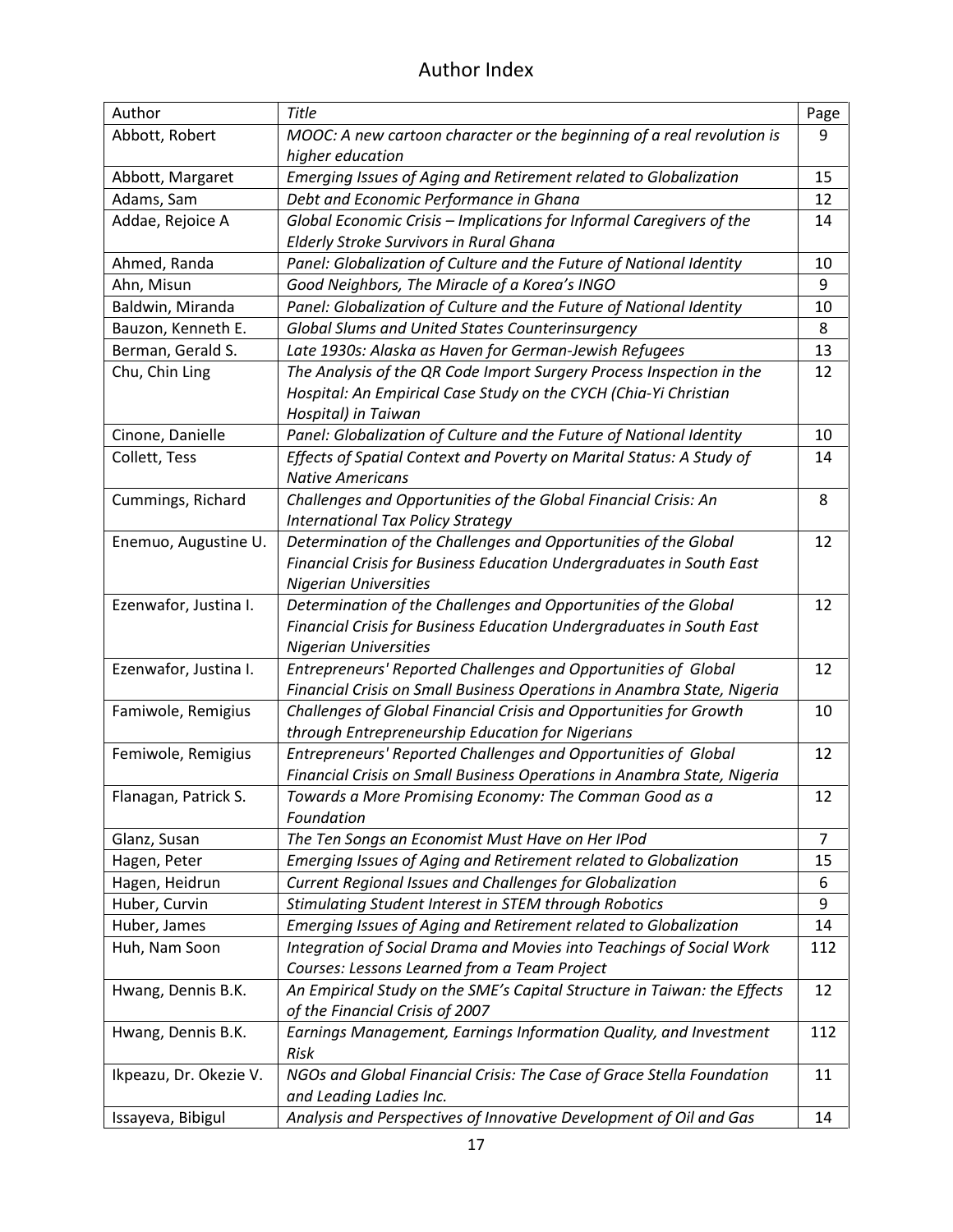|                      | Companies in the Republic of Kazakhstan                                  |                |
|----------------------|--------------------------------------------------------------------------|----------------|
| Ivan, Emese          | Sport Development is Dead. Long Live Sport Management! The Financial     | $\overline{7}$ |
|                      | Crisis and the Sport Industry                                            |                |
| Ivan, Emese          | Creating the Global Classroom: Is There a Place for Virtual Academic     | 11             |
|                      | Collaboration?                                                           |                |
| J.A., Ukonze         | Challenges and Opportunities of Global Financial Crisis on Agro Business | 10             |
|                      | Management for Entrepreneurs in Anambra state, Nigeria                   |                |
| Jeon, Tae Kook       | Ambivalence of Social Development in Korea                               | 10             |
| Joag, Shreekant      | Challenges of Social Marketing: Combating the Problem of Street          | 14             |
|                      | Children                                                                 |                |
| Johnson, Stella      | NGOs and Global Financial Crisis: The Case of Grace Stella Foundation    | 11             |
|                      | and Leading Ladies Inc.                                                  |                |
| Khan, Saleem         | The "New Normal" of Economic Globalism and Widening Income               | 8              |
|                      | <b>Inequalities</b>                                                      |                |
| Kumar, Karishma      | Panel: Globalization of Culture and the Future of National Identity      | 10             |
| Lan, Jyh-Lan         | An Empirical Study on the SME's Capital Structure in Taiwan: the Effects | 12             |
|                      | of the Financial Crisis of 2010                                          |                |
| Lee, Seung Hwan      | ChildFund Korea: Why It Matters To Help North Korean Children?           | 9              |
| Lee, Ming-Yoeong     | World Vision Korea: How it Became a Global Giant for Child Support       | 9              |
| Lee, Daniel Boo Duck | Integration of Social Drama and Movies into Teachings of Social Work     | 11             |
|                      | Courses: Lessons Learned from a Team Project                             |                |
| Lee, Daniel Boo Duck | NGOs In the Era of Empathic Civilization: The Role of Social Work        | 12             |
| Lee, Daniel Boo Duck | The International and Transnational Activities of Korean NGOs: New       | 11             |
|                      | <b>Challenges for Social Workers</b>                                     |                |
| Lee, Ming Chen       | The Analysis of the QR Code Import Surgery Process Inspection in the     | 12             |
|                      | Hospital: An Empirical Case Study on the CYCH (Chia-Yi Christian         |                |
|                      | Hospital) in Taiwan                                                      |                |
| Lee, Daniel          | Current Regional Issues and Challenges for Globalization                 | 6              |
| Lemos, Denis         | Challenges of Social Marketing: Combating the Problem of Street          | 14             |
|                      | Children                                                                 |                |
| LeVeness, Frank      | European Union Challenges: From Members. Economic Partners, and          | 6              |
|                      | <b>Educational Institutions</b>                                          |                |
| Livingston, Ivor     | Globalization, Stress and Metabolic Syndrome. A Selected Focus on Sub-   | 8              |
|                      | Saharan Africa                                                           |                |
| Longo, Peter         | Dam Water Policy in the US and Italy: Recreation to Food                 | 8              |
| Madarász, Fanni      | Joint Course Methodology from a Hungarian Student Perspective            | 11             |
| Martinez, Hiram      | Equity Issues in Higher Education                                        | 9              |
| Mauch, Elizabeth     | Meeting the Needs in STEM: A Magnetic School Project                     | 9              |
| Mehrabi, Shah        | Current Regional Issues and Challenges for Globalization                 | 6              |
| Mennerick, Lewis     | The Social Historical Escalation of Conflict: The Case of Azerbaijan     | 8              |
| Meyers, Ronald       | Shakespeare and Rome                                                     | 13             |
| Miller, Fred         | Emerging Issues of Aging and Retirement related to Globalization         | 15             |
| Miller, Joan         | An Exploratory Joint Course to Enhance Global Competence among           | 11             |
|                      | <b>Bloomsburg University Honors Students</b>                             |                |
| Moncada-Davidson,    | The Political Process and the Development of Infant Education in El      | 8              |
| Lillian              | Salvador                                                                 |                |
| Monteiro, Basilio    | Panel: Globalization of Culture and the Future of National Identity      | 10             |
| Morrione, Thomas J.  | Globalization, Industrialization, and Social Change: Conceptualizing     | 7              |
|                      | Macro Process in Micro Terms Using Herbert Blumer's Symbolic             |                |
|                      | Interactionism                                                           |                |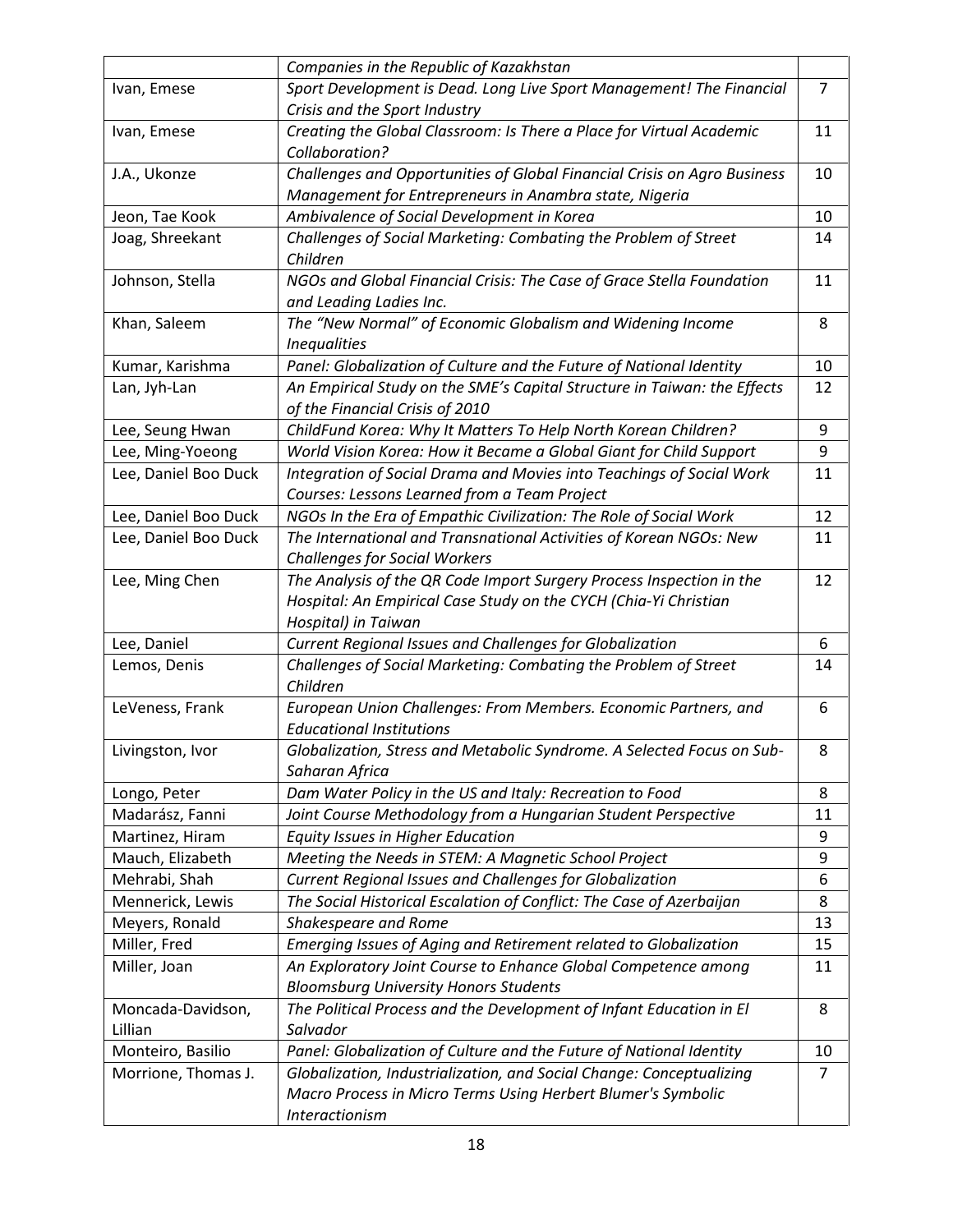| Nagy, Edit            | Creating the Global Classroom: Is There a Place for Virtual Academic<br>Collaboration? | 11 |
|-----------------------|----------------------------------------------------------------------------------------|----|
| Najafizadeh,          | Recalling the Past and Looking Toward the Future: Voices of Azeri IDP                  | 8  |
| Mehrangiz             | and Refugee Women                                                                      |    |
| Nathan, Jay           | Management Challenges of Kazakhstan's Economy                                          | 14 |
| Nathan, Jay           | One-on-One                                                                             | 12 |
| Nathan, Jay           | Current Regional Issues and Challenges for Globalization                               | 6  |
| Nurmagambetov,        | Analysis and Dynamics of Communication Services Development in the                     | 14 |
| Kairat                | Republic of Kazakhstan                                                                 |    |
| Nurmagambetova,       | Analysis and Dynamics of Communication Services Development in the                     | 14 |
| Armiyash              | Republic of Kazakhstan                                                                 |    |
| Odunsi, Bennett       | Assessing the Effectiveness of Reconstituted Grievance Redress                         | 14 |
|                       | Mechanism: The Case of the Public Protector in South Africa                            |    |
| Oduok, Leo Rapheal    | NGOs and Global Financial Crisis: The Case of Grace Stella Foundation                  | 11 |
|                       | and Leading Ladies Inc.                                                                |    |
| Okeke, Amaka U.       | Challenges and Opportunities of Global Financial Crisis on Agro Business               | 11 |
|                       | Management for Entrepreneurs in Anambra state, Nigeria                                 |    |
| Okeke, Amaka U.       | Challenges of Global Financial Crisis and Opportunities for Growth                     | 10 |
|                       | through Entrepreneurship Education for Nigerians                                       |    |
| Okeke, Amaka U.       | Determination of the Challenges and Opportunities of the Global                        | 12 |
|                       | Financial Crisis for Business Education Undergraduates in South East                   |    |
|                       | <b>Nigerian Universities</b>                                                           |    |
| Okeke, Amaka U.       | Entrepreneurs' Reported Challenges and Opportunities of Global                         | 12 |
|                       | Financial Crisis on Small Business Operations in Anambra State, Nigeria                |    |
| Okeke, Amaka U.       | Emerging Issues of Aging and Retirement related to Globalization                       | 15 |
| Oliphant, Sarah       | International Faith-Based Organizations: A Qualitative Case Study of                   | 12 |
| Moore                 | Latter-Day Saint Charities                                                             |    |
| Park, Keum Hye        | Emerging Issues of Aging and Retirement in Korea                                       | 13 |
| Patrick S., Flanagan  | Towards a More Promising Economy: The Common Good as a                                 | 11 |
|                       | Foundation                                                                             |    |
| Pereira, Faith        | Blue Print for Sustained Success for Students of Business Administration               | 9  |
| Pomfret, James        | Brief Survey of reform Movements in STEM                                               | 9  |
| Rab, Virag            | Enhancing Motivation and Developing Intercultural Communicative                        | 11 |
|                       | Competence through Joint Course Methodology                                            |    |
| Reina, Carol S.       | Comparing Intraracial Perspectives Between Domestic & International                    | 10 |
|                       | Students Among Blacks & Latinos Ages 18-25                                             |    |
| Robson, Gary          | An Empirical Study on the SME's Capital Structure in Taiwan: the Effects               | 11 |
|                       | of the Financial Crisis of 2008                                                        |    |
| Roh, Myung Ja         | China's One Child Policy                                                               | 13 |
| Roh, Chang Shub       | Current Regional Issues and Challenges for Globalization                               | 7  |
| Roh, Chang Shub       | Emerging Issues of Aging and Retirement related to Globalization                       | 15 |
| Sadykov, Zh.          | Prospects of Development of Tourism of Kazakhstan in the Conditions of                 | 13 |
|                       | <b>Customs Union</b>                                                                   |    |
| Seipel, Michael M.    | <b>International Peace and Domestic Investment</b>                                     | 8  |
| Smith Wade-El, Ismail | Comparing Intraracial Perspectives between Domestic and International                  | 10 |
|                       | Students Among Blacks and Latinos Ages 18 to 25                                        |    |
| Smith Wade-El, Rita   | Comparing Intraracial Perspectives between Domestic and International                  | 10 |
|                       | Students Among Blacks and Latinos Ages 18 to 25                                        |    |
| Soltz, Roberta        | A Reevaluation of the Loess Plateau as a Region of Heterogeneous                       | 8  |
|                       | <b>Environmental Communities</b>                                                       |    |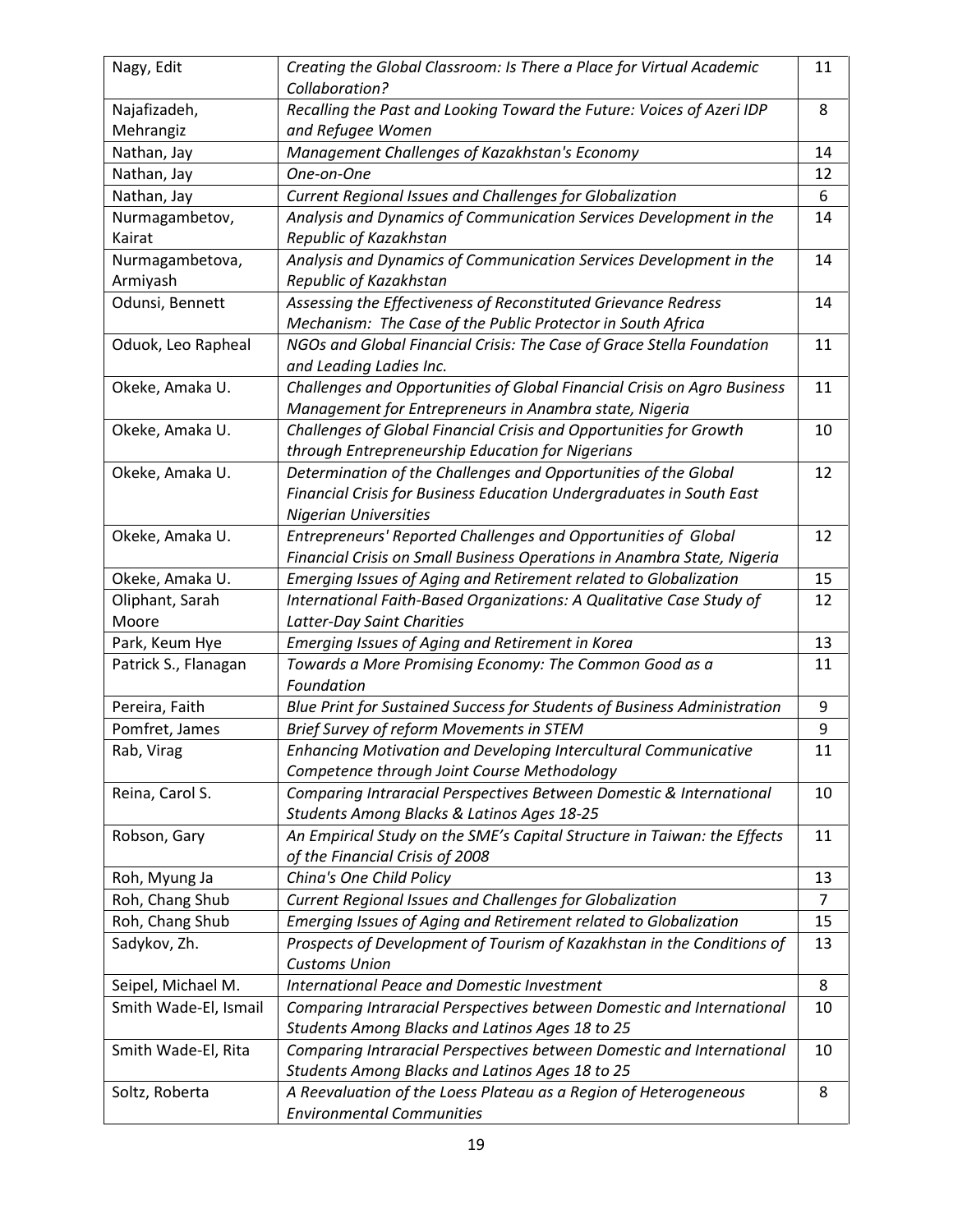| Soltz, David    | <b>Conference Welcoming Remarks</b>                                      | 6  |
|-----------------|--------------------------------------------------------------------------|----|
| Tuhin, ASM T.   | Study on the Impact of Global Education on Millersville University       | 9  |
|                 | Students and Necessity of Institutionalized Diversity Programs           |    |
| Udogu, E. Ike   | Human Rights and the Democracy Project in Africa                         | 13 |
| Ukonze, J.A.    | Challenges and Opportunities of Global Financial Crisis on Agro Business | 11 |
|                 | Management for Entrepreneurs in Anambra state, Nigeria                   |    |
| Wang, Teng-Shih | An Empirical Study on the SME's Capital Structure in Taiwan: the Effects | 12 |
|                 | of the Financial Crisis of 2009                                          |    |
| Wang, Teng-Shih | Earnings Management, Earnings Information Quality, and Investment        | 12 |
|                 | Risk                                                                     |    |
| Weiter, William | China's One Child Policy                                                 | 13 |
| Wright, Evan A. | A Global Perspective on Gay Rights                                       | 10 |
| Yu, Ji-Min      | Good Neighbors: What Makes it a Leading INGO?                            | 9  |
| Yun, Ye-Ji      | The Ngo's Role and Function in the Flow of Globalization                 | 9  |
| Zemedkun, Wold  | Current Regional Issues and Challenges for Globalization                 | 7  |
| Zemedkun, Wold  | Retirement project                                                       | 7  |
| Zhumatayeva,    | Development of Logistics Infrastructure of the Commodity Market in the   | 14 |
| Bakhytzhamal    | Republic of Kazakhstan                                                   |    |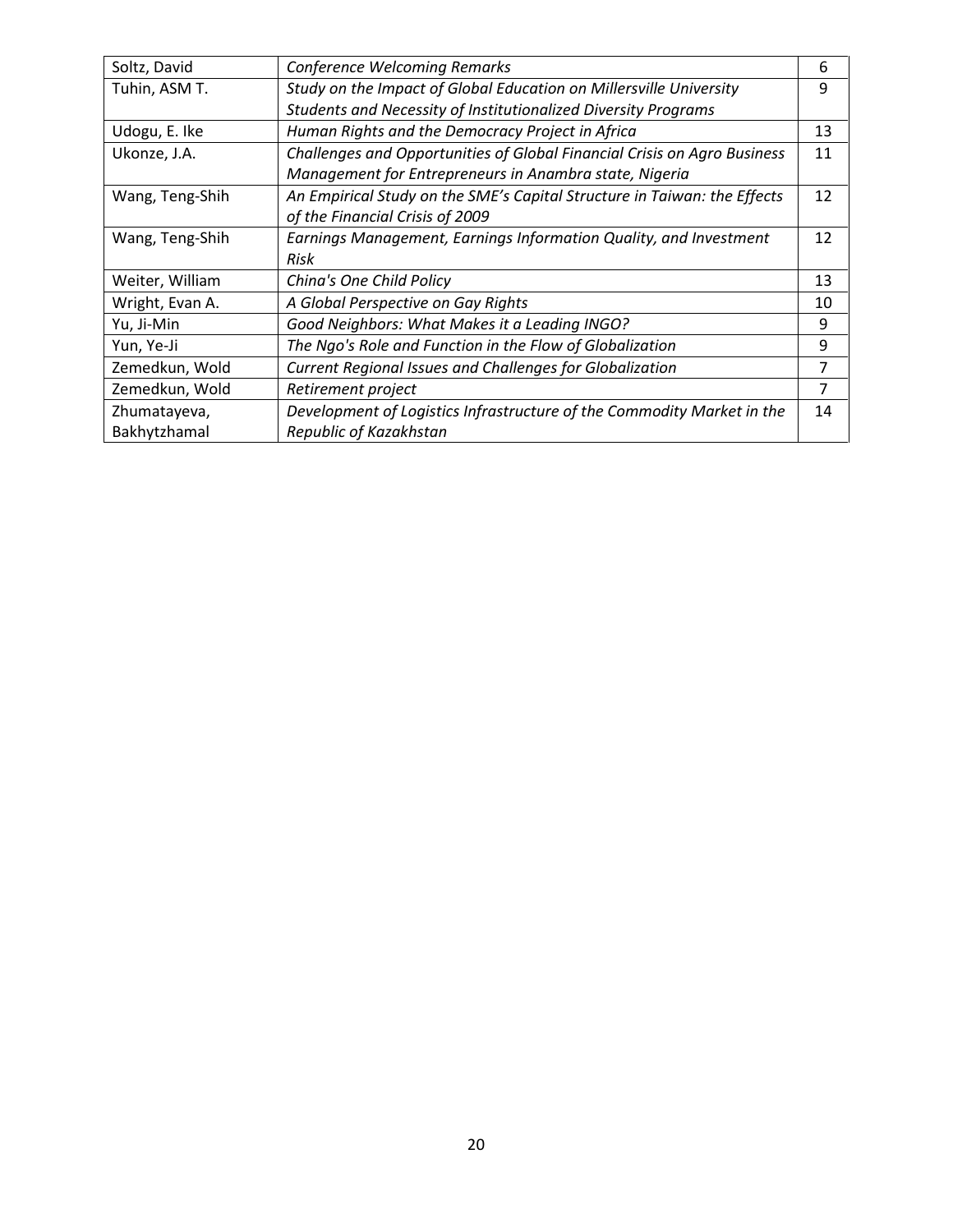The Global Awareness Society International will publish *2013 Conference Proceedings* in ONLINE format. All papers presented at the 22nd annual conference in Rome, Italy are eligible for publication.

- 1. Only papers presented at the 22<sup>nd</sup> Annual Conference will be considered for publication in the *Conference Proceedings*. The editor reserves the right to select only those papers and to review them for appropriate content and format.
- 2. Papers **MUST** be submitted by **August 30, 2013**.
- 3. Papers **MUST** be submitted by email to Dr. James C. Pomfret, Executive Director and *Proceedings Editor* with **GASI 2013 Proceedings** in the subject area.
- 4. Authors should keep length to approximately 12 pages.
- 5. Papers should be submitted as **MS Word files**. Papers may not be submitted as PDF files.
- 6. Pages should be formatted with 1" margins, right, left, top, and bottom. These are based on the standard 8.5" x 11" paper used in the U.S. Please adjust if a different paper size is used.
- 7. Font should be 12 point Arial with 1.5 line spacing. Titles, headings, and subheadings should be in the same font.
- 8. Graphs, tables, and diagrams must properly formatted and be incorporated within the formatted text. **No title page should be included**.
- 9. The title, author, author's professional affiliation, and author's email address should appear centered at the top of the first page. The title should be written in Title Case, (also known as Headline Style or Up Style) which is defined by the rule, "Capitalize the first and last words of the title and all [nouns,](http://grammar.about.com/od/mo/g/nounterm.htm) [pronouns,](http://grammar.about.com/od/pq/g/pronounterm.htm) [adjectives,](http://grammar.about.com/od/ab/g/adjecterm.htm) [verbs,](http://grammar.about.com/od/tz/g/verbterm.htm) [adverbs,](http://grammar.about.com/od/ab/g/adverbterm.htm) and [subordinating](http://grammar.about.com/od/rs/g/subordconj.htm) conjunctions (*if,because, as, that,* and so on)e.g. "Rules for Capitalizing the Words in a Title".
- 10. An abstract or key words list may be included at the author's discretion.
- 11.Questions concerning Proceedings Papers may be addressed to: Dr. James C. Pomfret [gasi@bloomu.edu](mailto:gasi@bloomu.edu), Global Awareness Society International, Bloomsburg University, Bloomsburg, PA 17815. 570-389-5177.
- 12.All papers will be reviewed for eligibility, format, and content.

Authors should also consider submitting papers to the peer reviewed journal, *The Journal of Global Awareness,* which is published annually as a traditional print publication. For more information contact editor Dr. Jay Nathan, St. John's University, [nathanj@stjohns.edu](mailto:nathanj@stjohns.edu) . For submission guidelines for JGA, go to [http://orgs.bloomu.edu/gasi/GASI\\_Journal%20of%20Global%20Awareness\\_Editorial](http://orgs.bloomu.edu/gasi/GASI_Journal%20of%20Global%20Awareness_Editorial%20Policy_April_23_2008.pdf) [%20Policy\\_April\\_23\\_2008.pdf](http://orgs.bloomu.edu/gasi/GASI_Journal%20of%20Global%20Awareness_Editorial%20Policy_April_23_2008.pdf)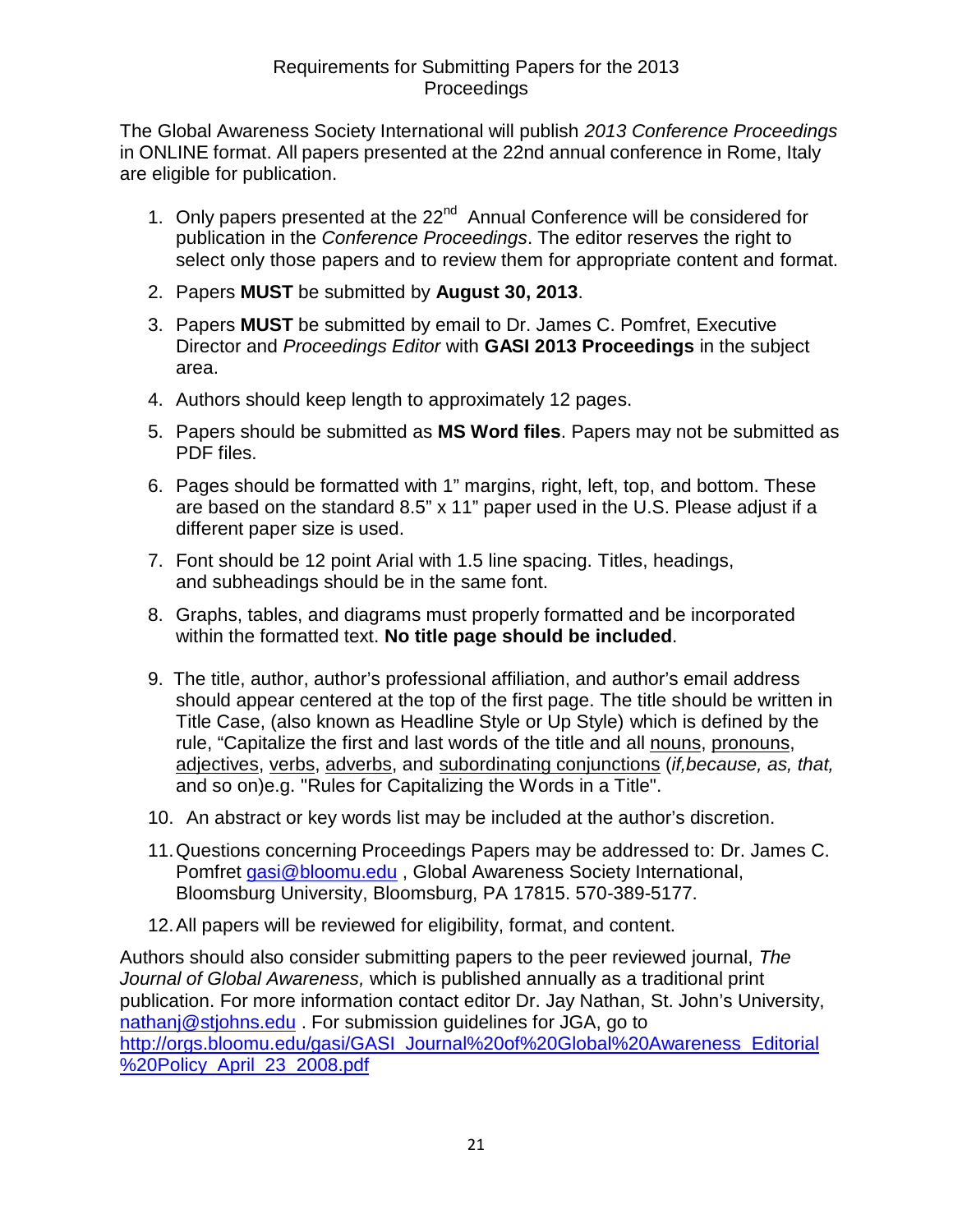

| Chang Shub Roh, Bloomsburg University of Pennsylvania   |
|---------------------------------------------------------|
| Daniel B. Lee, Loyola University of Chicago             |
| James C. Pomfret, Bloomsburg University of Pennsylvania |
| Shah M. Mehrabi, Montgomery College                     |
| Asim Sen, St. John Fisher College                       |
| Stanley J. Lawson, St. John's University                |
| Wold Zemedkun, Norfolk State University                 |
| Michael M. Seipel, Brigham Young University             |
| Ransford Palmer, Howard University                      |
| George Agbango, Bloomsburg University of Pennsylvania   |
| Jay Nathan, St. John's University                       |
|                                                         |

# Global Awareness Society International Board of Consultants

Jessica S. Kozloff, Bloomsburg University President Emerita Asim Sen, Saint John Fisher College Berhanu Mengistu, Old Dominion University Michael Seipel, Brigham Young University Ransford Palmer, Howard University Patricia Hopson Shelton, Millersville University Midori Yamanouchi, University of Scranton Global Awareness Society International Board of Directors

Heidrun Hagen, Germany Shi Kyung Harrington, Seattle, WA James H. Huber, Bloomsburg University Daniel B. Lee. Loyola University of Chicago Shah Mehrabi, Montgomery College Lewis A. Mennerick, University of Kansas Mehrangiz Najafizadeh, University of Kansas Geoffrey J. Palmer, Bloomsburg University James C. Pomfret, Bloomsburg University Chang Shub Roh, Bloomsburg University David L. Soltz, Bloomsburg University Wold Zemedkun, Norfolk State University

# Editor of the *Journal of Global Awareness*

Jay Nathan, St. John's University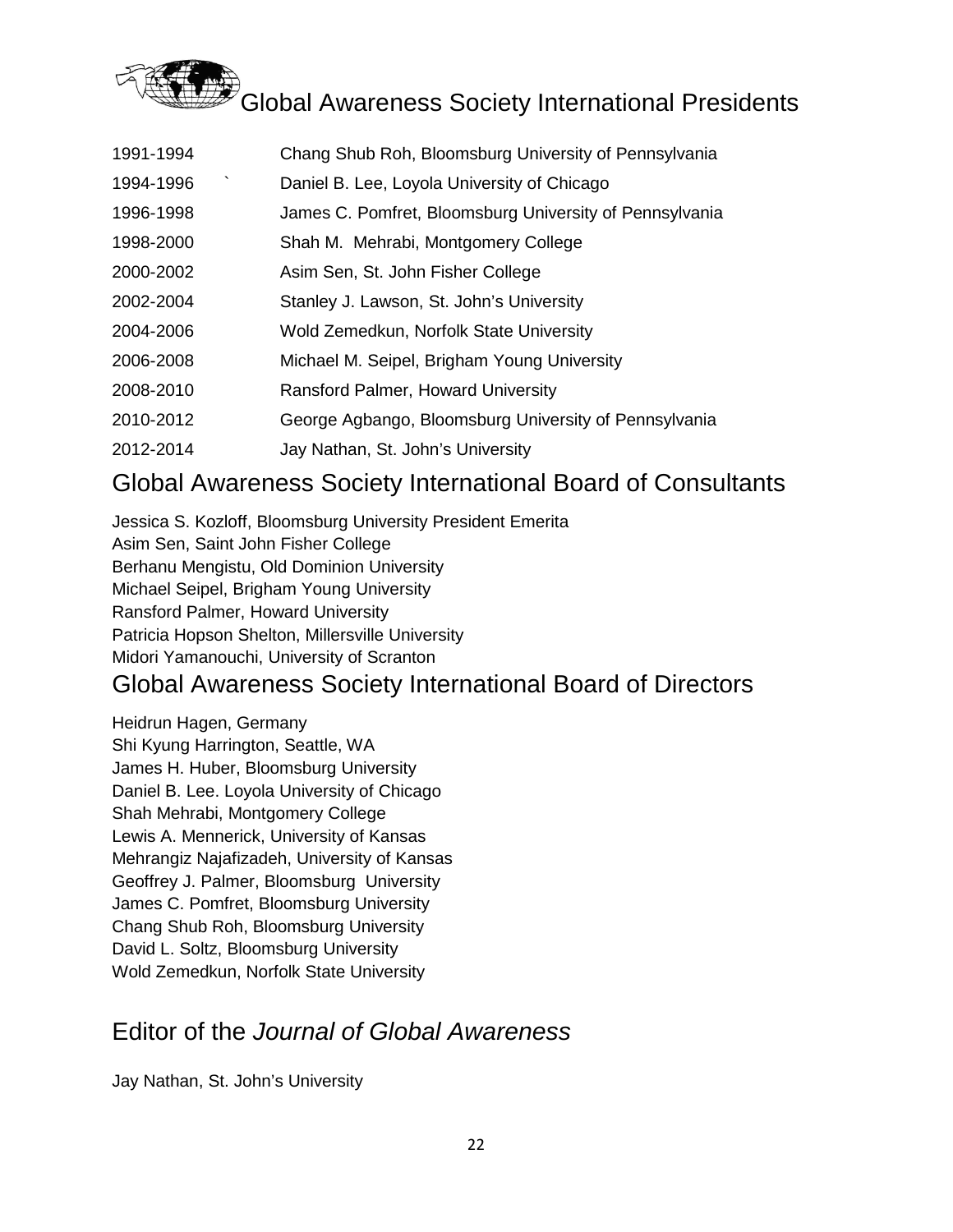# **Global Awareness Society International Annual Conference Sites**

| 1992. | Washington, DC, USA  |
|-------|----------------------|
| 1993. | New York, USA        |
| 1994. | Chicago, USA         |
| 1995. | Shanghai, PR China   |
| 1996. | San Francisco, USA   |
| 1997. | Montreal, Canada     |
| 1998. | Istanbul, Turkey     |
| 1999. | New Orleans, USA     |
| 2000. | New York, USA        |
| 2001. | Accra, Ghana         |
| 2002. | Vancouver, Canada    |
| 2003. | Washington, DC, USA  |
| 2004. | Moscow, Russia       |
| 2005. | Rome, Italy          |
| 2006. | Chicago, USA         |
| 2007. | Seoul, Korea         |
| 2008. | San Francisco, USA   |
| 2009. | Washington, DC, USA  |
| 2010. | Krakow, Poland       |
| 2011. | San Juan Puerto Rico |
| 2012. | New York, New York   |
| 2013. | Rome, Italy (tent.)  |
| 2014. | Montego Bay, Jamaica |